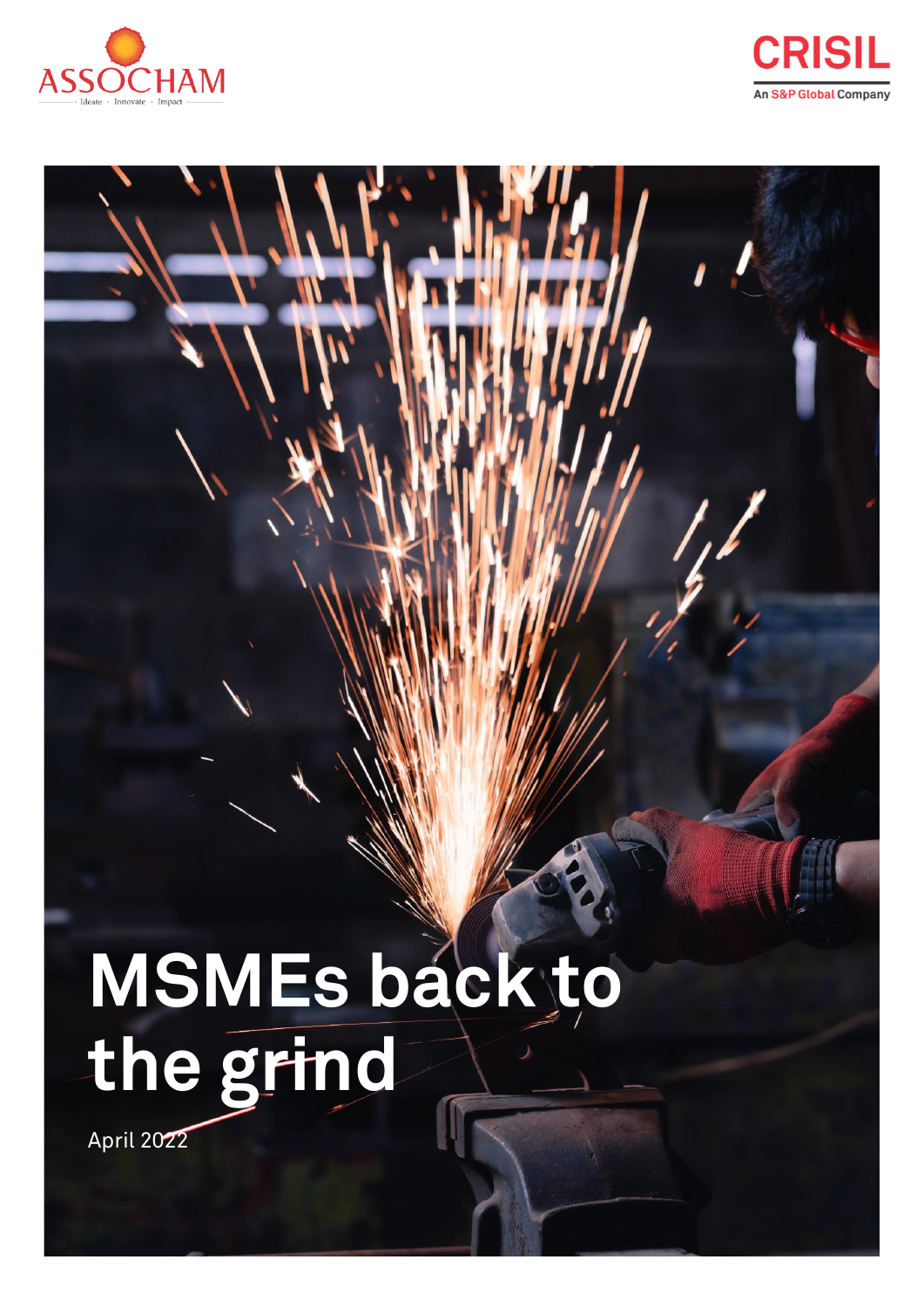## Contact us:

**Bhushan Parekh** Director, SME Solutions bhushan.parekh@crisil.com

**Manasi Kulkarni** Associate Director, SME Solutions manasi.kulkarni@crisil.com

**Roosha Sengupta** Analyst, SME Solutions roosha.sengupta@crisil.com

## **CRISIL ASSOCHAM**

**Mohd Nahid Alam** Joint Director and Head MSMEs Department [nahid.alam@assocham.com](mailto:nahid.alam@assocham.com)

**Deepanshu Shokeen**  MSMEs Department [deepanshu.shokeen@assocham.com](mailto:deepanshu.shokeen@assocham.com)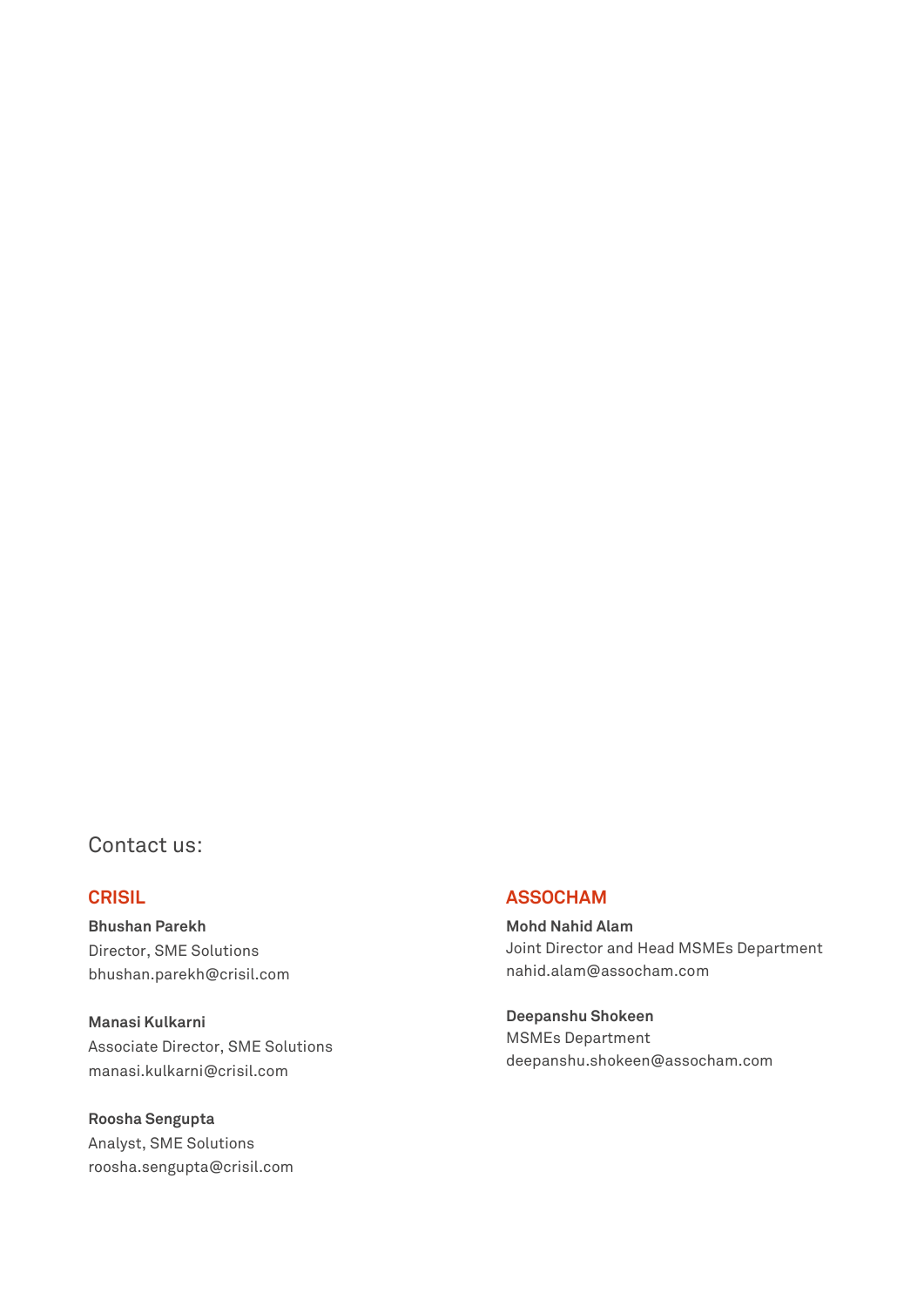

## **Contents**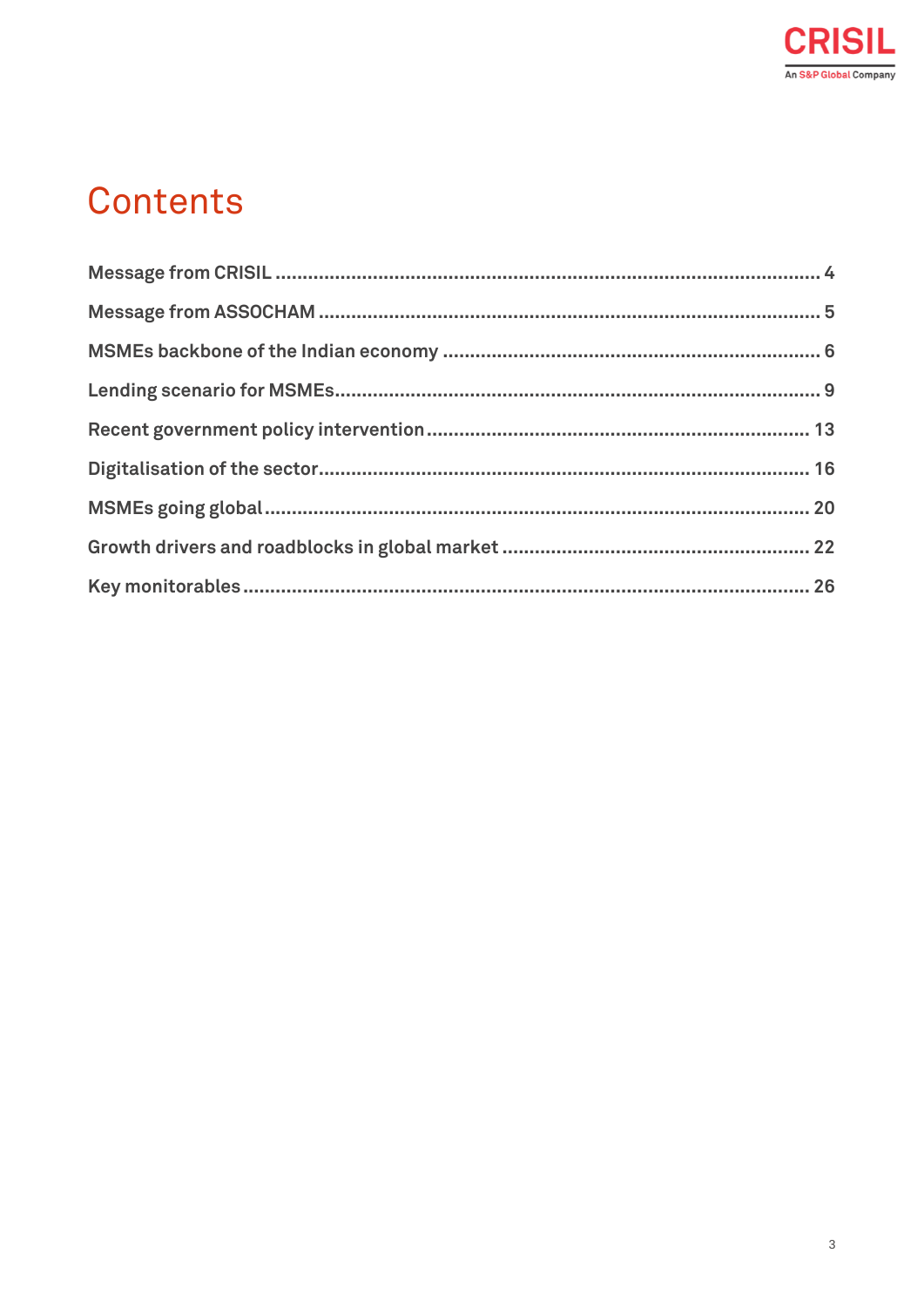

# <span id="page-3-0"></span>Message from CRISIL

India has returned to a firm growth path after a rocky ride amid the lockdowns and restrictions to contain the Covid-19 pandemic last fiscal. A large part of the rebound is being supported by micro, small and medium enterprises (MSMEs), which are a crucial cog of the economy in terms of contribution to gross domestic product (GDP), employment generation, exports, and lending opportunities.

The going was tough for the segment for the better part of fiscal 2021. As per CRISIL estimates revenue of MSMEs declined 7-10% on-year in fiscal 2021. According to a Small Industries Development Bank of India (SIDBI) survey, ~67% MSMEs temporarily shuttered operations during the first three months of the fiscal because of nationwide and state-imposed lockdowns, with ~66% reporting contraction in profitability as revenue declined amid dogged fixed costs.

A raft of measures by the government under its Aatmanirbhar Bharat banner has provided reprieve to most MSME sectors in recent months. These include Rs 20,000 crore subordinate debt for stressed MSMEs, Rs 50,000 crore equity infusion through MSME Fund of Funds (SRI Fund), 3 lakh crore Emergency Credit Line Guarantee Scheme (ECLGS) for businesses, including MSMEs (which was subsequently increased to 5 lakh crore in Union Budget 2022-23, change in definition of what constitutes an MSME, and no global tenders for government procurement up to Rs 200 crore.

The cumulative force of these levers is expected to push up the sector's growth by 15-17% on-year in fiscal 2022, with the trajectory projected to sustain into fiscal 2023, albeit at a slightly slower pace. However, the quantification of the geo-political risk arising out of the Ukraine-Russia conflict is yet to be assessed.

In line with revenue growth, Ebitda margins are expected to improve, albeit a slower pace in fiscal 2022 as industry begins to normalise. A further improvement is expected in fiscal 2023 as input prices stabilise and realisations trend higher. However, the geo-political tension and rising crude oil prices can be a deterrent.

Supporting the MSMEs is increased credit, with bulk of the disbursements driven by the ECLGS. CRISIL Research expects overall MSME credit (from banks and non-banks) to grow at 8-9% on-year to Rs 18 lakh crore in fiscal 2022. In the long term as well, the segment will continue to offer attractive opportunities for financiers as the global economy recovers and adoption of China-plus-one strategy by large players to diversify their supply chains provides a boost to export-linked MSMEs.

However, the wave is unlikely to lift all boats. The challenge is in spotting the sectors and clusters that were relatively less affected during the peak of the pandemic and are likely to offer the desired riskadjusted returns.

That entails timely tracking of performance and riskiness of sectors and clusters. Furthermore, opportunities may emerge with the rollout of the Production Linked Investment (PLI) scheme, with SMEs in a few sectors benefiting considerably.

While the future holds a lot of promise, the short-term uncertainties around geo-political tensions and rising global inflation could play spoilsport.



**Bhushan Parekh** Director CRISIL Research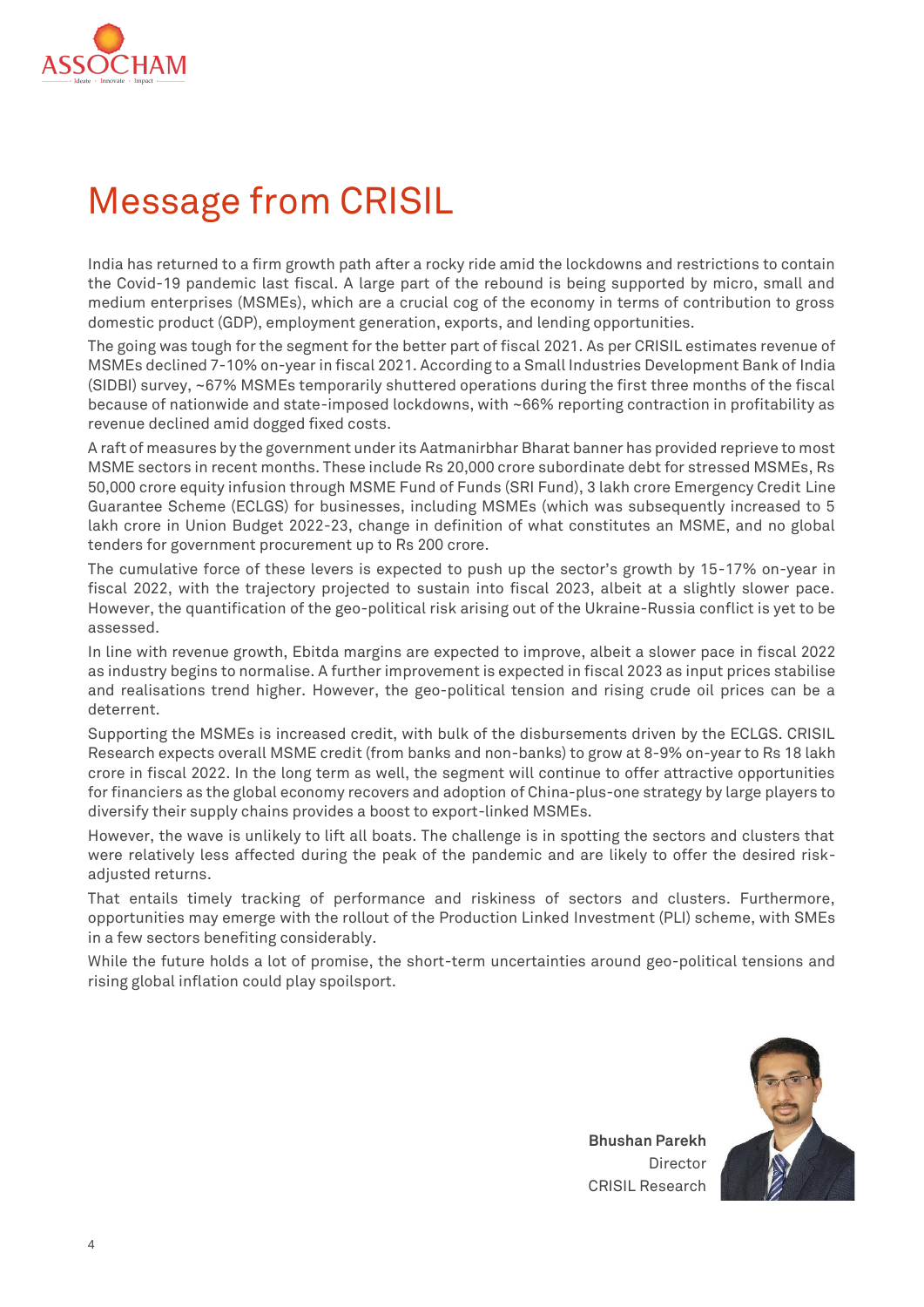# <span id="page-4-0"></span>Message from ASSOCHAM

The Micro, Small and Medium Enterprises (MSME) sector has been the key focus of policymakers from the central government and state governments as a valuable contributor to overall economic growth and development in terms of employment, value chain creation, foreign exchange earnings, critical supplier of large industries, promotion of regional balance and inclusive development etc. Keeping in mind the MSMEs' contribution and significance, ASSOCHAM has spearheaded many activities to support and handhold MSMEs. One of these critical initiatives was the 'ASSOCHAM MSMEs Excellence Awards & Summit' which was initiated in 2013. The objective of the award is to acknowledge the MSMEs for significant contributions to various sectors of the economy.

ASSOCHAM have more than 4,50,000 members, of which **MSMEs** represent a large segment. With a strong presence in states and key cities globally, ASSOCHAM also has more than 400 **associations, federations** and **regional chambers** in its fold. Aligned with the vision of creating a **New India**, ASSOCHAM works as a conduit between the industry and the Government.

Over the past five decades, the Indian **MSME sector** has become highly dynamic and vibrant. The sector contributes substantially to the economic and social development of the country by promoting **entrepreneurship** and creating large employment opportunities.

The country is home to more than **63 million MSMEs**, contributing nearly 30 per cent to the country's **GDP** and providing a source of livelihood to approximately 11 crore people. By 2025, the MSME Ministry targets to expand the sector's contribution to the country's GDP by up to 50 per cent. In 2021– 2022 (April–September), MSME-related products accounted for 45.8 per cent of the country's total exports.

MSMEs play a crucial role in enabling the country's economic growth. Now that India hopes to establish itself as a USD 5 trillion economy, more focus is being placed on them. In Budget 2022–2023, allocation to the MSME sector was increased to INR 21,422 crore as compared to the INR 15,699.65 crore in the previous year.

Amidst the global pandemic, India has found its innate strength to brave the storm and focus on developing its domestic ecosystem, to support both the Indian and the global markets. The **Aatmanirbhar Bharat vision** that has been laid by the Hon'ble Prime Minister has enthused the Indian industry with confidence that will help us enhance our global play.

While the MSME segment was significantly hit by the COVID-19 pandemic, continued support from the Government has ensured that the stress is minimized, and their recovery is facilitated. The measures introduced by the Government to promote manufacturing through **Make in India, PLI schemes**, etc., will help Indian **MSMEs** gain a strong foothold in global value chains.

CRISIL was engaged as the 'Knowledge Partner' for the 8th ASSOCHAM MSMEs Excellence Awards & Summit, and we appreciate the CRISIL team for the knowledge report on "MSMEs back to Grind". ASSOCHAM congratulates all the awardees for their achievements and conveys our best wishes to the other participants for keeping up their good performance.

**Deepak Sood** Secretary General ASSOCHAM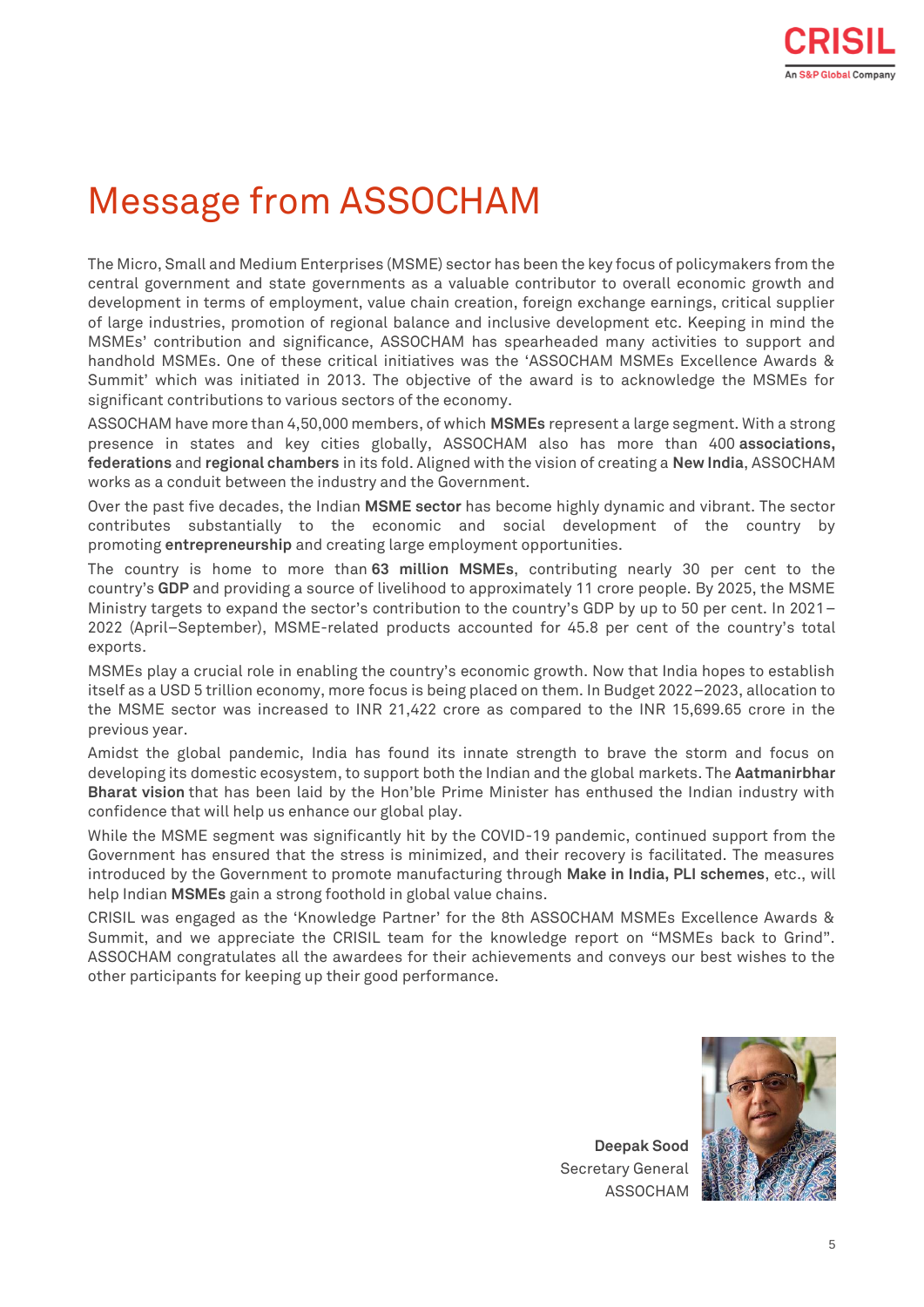

# <span id="page-5-0"></span>MSMEs backbone of the Indian economy

## **Despite Covid-19, MSMEs major contributors to India's economy**

The MSME segment in India, with estimated 6.3 crore units, employing over 11.10 crore people, accounting for 27% of GDP, and comprising 49% of the export pie (as per MSME ministry), is crucial to the functioning of the economy. Even, globally, MSMEs are the engine of economies.



Source: Press Information Bureau (PIB) 2021, Lok Sabha Questions, Ministry of MSME

**A note**: CRISIL has considered the new MSME definition passed by the Union Cabinet in June 2020, which classifies entities with turnover of less than Rs 250 crore and investment up to Rs 50 crore as MSMEs.

## **Definition of MSMEs**

| <b>Existing MSME classification</b>                    |                                                                                                                                                |                                                                                              |                                            |  |  |  |  |
|--------------------------------------------------------|------------------------------------------------------------------------------------------------------------------------------------------------|----------------------------------------------------------------------------------------------|--------------------------------------------|--|--|--|--|
| Criteria: Investment in plant & machinery or equipment |                                                                                                                                                |                                                                                              |                                            |  |  |  |  |
| Classification                                         | <b>Micro</b>                                                                                                                                   | Small                                                                                        | Medium                                     |  |  |  |  |
| Manufacturing                                          | Investment <rs 25="" lakh<="" td=""><td>Investment <rs 5="" crore<="" td=""><td>Investment <rs 10="" crore<="" td=""></rs></td></rs></td></rs> | Investment <rs 5="" crore<="" td=""><td>Investment <rs 10="" crore<="" td=""></rs></td></rs> | Investment <rs 10="" crore<="" td=""></rs> |  |  |  |  |
| Services                                               | Investment <rs 10="" lakh<="" td=""><td>Investment <rs 2="" crore<="" td=""><td>Investment <rs 5="" crore<="" td=""></rs></td></rs></td></rs>  | Investment <rs 2="" crore<="" td=""><td>Investment <rs 5="" crore<="" td=""></rs></td></rs>  | Investment <rs 5="" crore<="" td=""></rs>  |  |  |  |  |

| <b>Revised MSME classification</b>                 |                                                                                                              |                          |                           |  |  |  |  |
|----------------------------------------------------|--------------------------------------------------------------------------------------------------------------|--------------------------|---------------------------|--|--|--|--|
| Composite criteria: Investment and annual turnover |                                                                                                              |                          |                           |  |  |  |  |
| Classification                                     | Micro                                                                                                        | Small                    | Medium                    |  |  |  |  |
| Manufacturing                                      | Investment <rs 1="" crore<="" td=""><td>Investment Rs 1-10 crore</td><td>Investment Rs 10-50 crore</td></rs> | Investment Rs 1-10 crore | Investment Rs 10-50 crore |  |  |  |  |
| and services                                       | Turnover <rs 5="" crore<="" td=""><td>Turnover Rs 5-50 crore</td><td>Turnover Rs 50-250 crore</td></rs>      | Turnover Rs 5-50 crore   | Turnover Rs 50-250 crore  |  |  |  |  |

Source: Ministry of Micro, Small and Medium Enterprises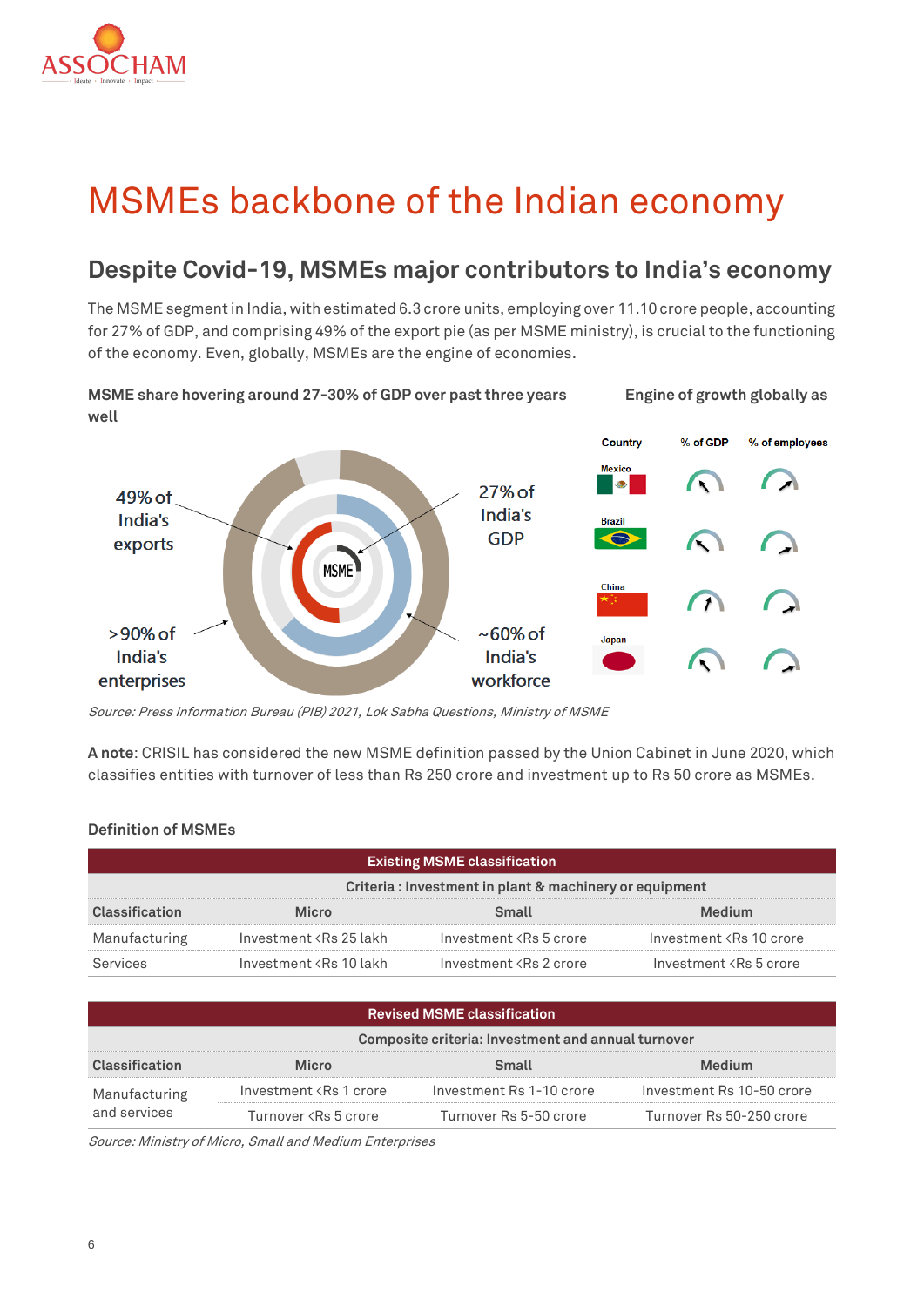## **MSMEs have rebounded sharply in fiscal 2022 on a low base; profitability returning to pre-pandemic levels**

The MSME segment is expected to post 15-17% on-year growth in fiscal 2022 as demand revives following pick-up in economic activity with gradual easing of restrictions. The government's thrust on infrastructure spending, along with gradual decline in Covid-19 infections, has translated into a sustained recovery in domestic demand. Export demand is also expected to rise sharply as global economies return to normalcy with Covid-19 infection rates also under control. Rising revenue will have a corresponding positive impact on Ebitda margin. The downside arising from the geo-political risk of the Ukraine-Russia conflict and rising inflation remains a key monitorable.

The segment will continue to post growth in fiscal 2023, albeit at a slightly lower rate. Ebitda margins are expected to improve as well as input prices stabilise and realisations trend higher.



**MSME revenue on comeback trail** 

E: Estimated; P: Projected Source: CRISIL Research, Quantix

In fiscal 2021, the revenue of the MSME segment fell owing to the pandemic and consequent lockdowns. Ebitda margin contracted as well, as weak demand and low utilisation more than offset benign commodity prices.

|                            |              | Rs 5-50 crore |             |             |              | <b>Rs 50-250 crore</b> |             |             |              |
|----------------------------|--------------|---------------|-------------|-------------|--------------|------------------------|-------------|-------------|--------------|
| <b>Parameters</b>          | <b>Units</b> |               |             |             |              |                        |             |             | <b>FY21*</b> |
|                            |              | <b>FY18</b>   | <b>FY19</b> | <b>FY20</b> | <b>FY21*</b> | <b>FY18</b>            | <b>FY19</b> | <b>FY20</b> |              |
| No. of companies           | $\%$         | 14347         | 12651       | 9941        | 1498         | 17533                  | 16159       | 12743       | 2265         |
| Ebitda margin              | $\%$         | 5.1           | 5.5         | 5.4         | 4.5          | 6.4                    | 6.6         | 6.3         | 6.8          |
| Net profit margin          | %            | 0.9           | 1.1         | 1.1         | 1.1          | 1.2                    | 1.4         | 1.3         | 2.0          |
| Debt-equity ratio          | <b>Times</b> | 0.8           | 0.8         | 0.6         | 0.1          | 1.0                    | 0.9         | 0.8         | 0.3          |
| Interest coverage ratio    | <b>Times</b> | 1.4           | 1.6         | 1.5         | 1.1          | 2.0                    | 2.2         | 2.2         | 2.6          |
| Return on capital employed | %            | 7.7           | 8.1         | 7.3         | 4.3          | 9.9                    | 10.2        | 9.5         | 8.6          |

## **Size-wise financials**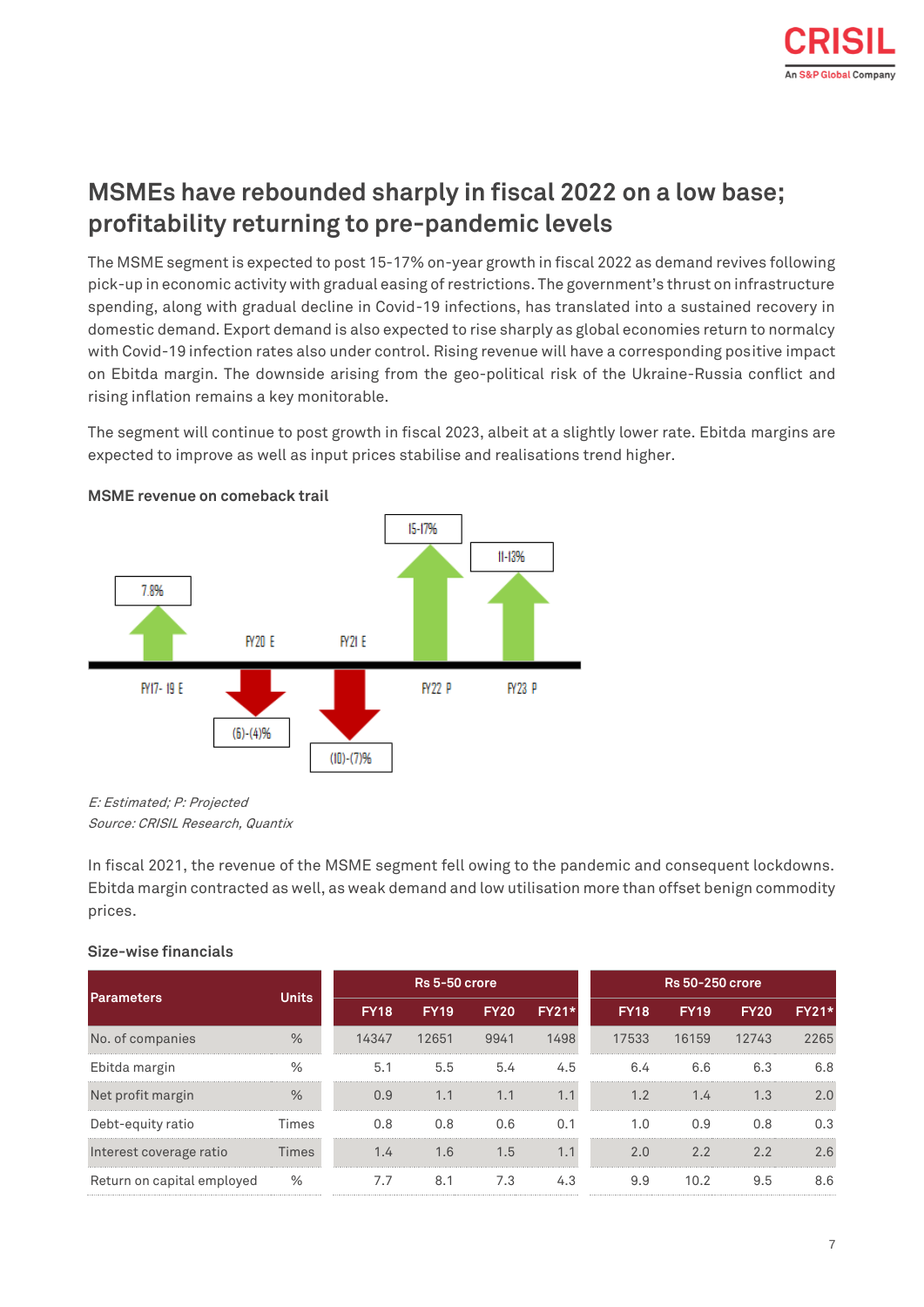

| <b>Parameters</b>    | <b>Units</b> | Rs 5-50 crore |             |             |              | Rs 50-250 crore |             |             |              |
|----------------------|--------------|---------------|-------------|-------------|--------------|-----------------|-------------|-------------|--------------|
|                      |              | <b>FY18</b>   | <b>FY19</b> | <b>FY20</b> | <b>FY21*</b> | <b>FY18</b>     | <b>FY19</b> | <b>FY20</b> | <b>FY21*</b> |
| Asset turnover ratio | <b>Times</b> | 3.5           | 3.9         | 3.5         | 2.4          | 2.9             | 3.1         | 2.9         | 2.4          |
| Working capital days | Days         | 191           | 183         | 197         | 235          | 120             | 107         | 116         | 153          |
| Debtor days          | Days         | 62            | 65          | 67          | 65           | 60              | 58          | 58          | 68           |
| Creditor days        | Days         | 44            | 48          | 50          | 31           | 57              | 54          | 56          | 59           |
| Inventory days       | Days         | 39            | 43          | 44          | 27           | 42              | 43          | 44          | 49           |

Note: \* Number of companies lower because of delay in filing by companies in Ministry of Corporate Affairs For Rs 0-5 crore segment, data is not significant Source: Quantix

**Recovery seen across sectors; construction, commodities, exports, and consumption services leading the pack**



Source: CRISIL Research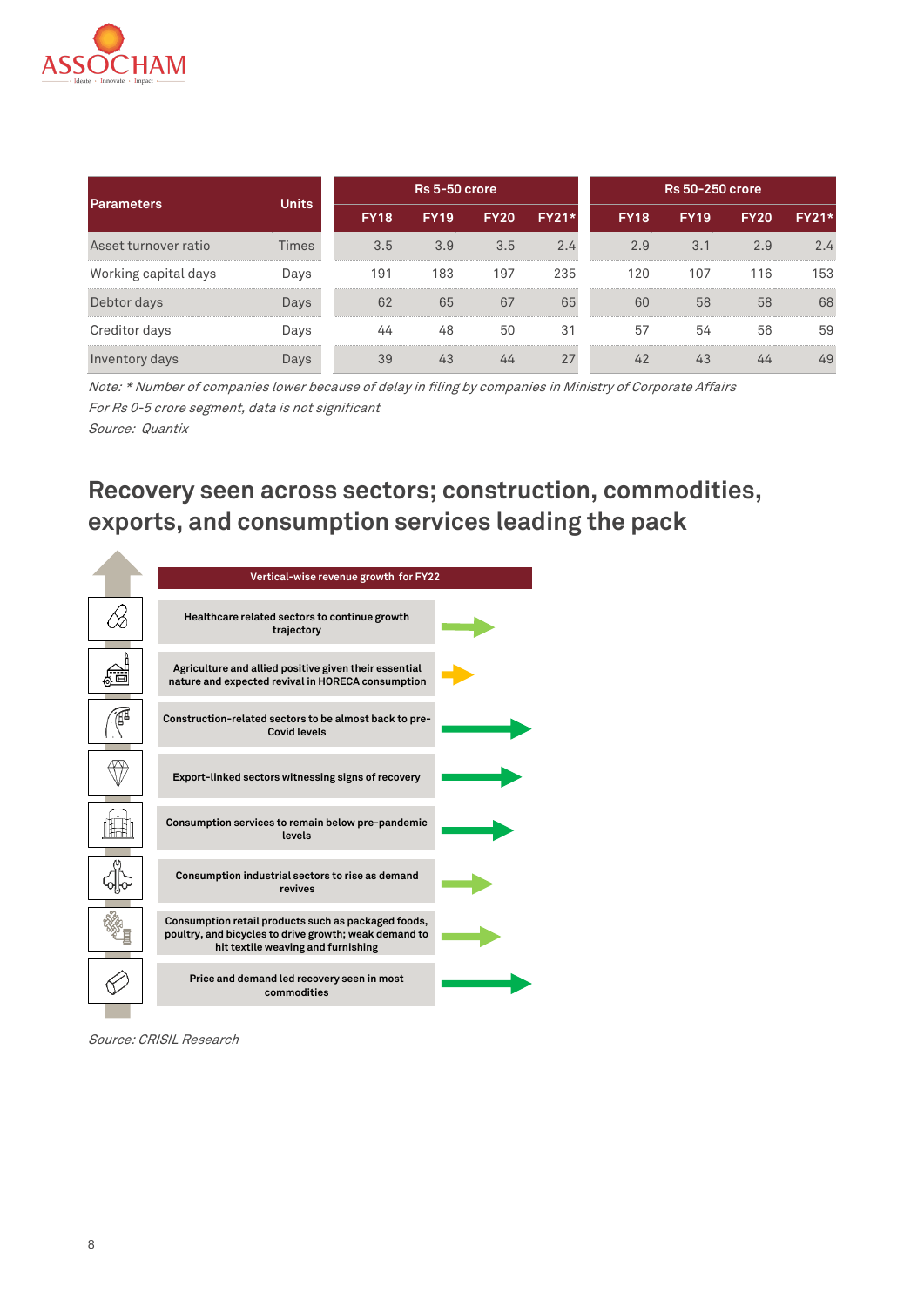# <span id="page-8-0"></span>Lending scenario for MSMEs

## **MSME credit to reach Rs 18 lakh crore in fiscal 2022 propelled by ECLGS and other interventions**

MSME lending by banks and non-banking finance companies (NBFCs) is expected to grow 7-9% on-year in fiscal 2022, supported by gradual improvement in demand amid rapid economic growth. Within the lending space, though, book growth of banks is projected to be higher at 8-10% on-year vis-à-vis NBFCs, which is forecast at 5-7%.

In fiscal 2021, credit to MSMEs rose 7% on-year, supported by favourable government measures. Given that banks comprise ~80% share in total lending to the segment, disbursements under ECLGS led to healthy growth of 8% in banks' credit, thus supporting overall credit growth.



## **MSME credit growth to range at 7-9% CAGR in the near term**

Source: CRISIL Research

The MSME segment was severely affected by the first and second waves of the pandemic, i.e. in fiscal 2021 and in the first quarter of fiscal 2022, respectively. The magnitude of impact was because of the frequent lockdowns and restrictions, which impacted demand and supply, and, hence profitability across most sectors. This necessitated relief measures by the government, in the form of ECLGS in fiscal 2021.

As most of the disbursements under the scheme were by banks, they saw a book growth of 8% on-year, whereas for NBFCs, it was lower at 3%. Also supporting the overall book were moratoriums and standstill asset classification for MSMEs until March 2021. In the first quarter of fiscal 2022, there was lower impact as NBFCs' MSME book was flat.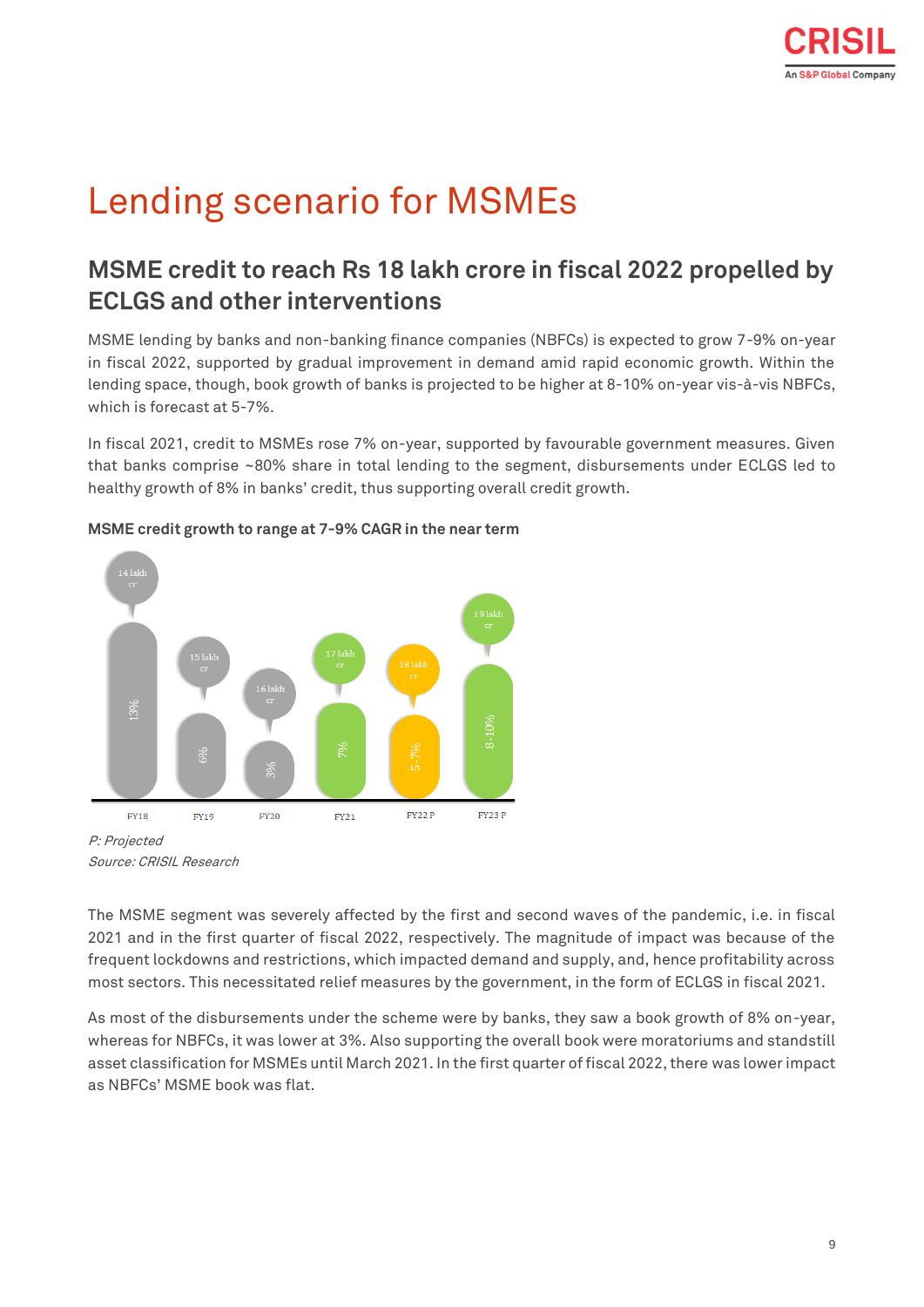

With revival in economic activity and strong export and domestic support, MSME demand is expected to see an uptick, resulting in higher disbursements.

## **Banks continue to dominate MSME lending**

Banks dominate the MSME lending book, with a share of 77% as of fiscal 2021. However, over the past three fiscals, ending fiscal 2020, NBFCs increase their share by  $~650$  bps to 23%, owing to aggressive lending.

The trend is expected to reverse going forward, though. MSME lending is driven by ECLGS, with public and private sector banks providing bulk of the disbursements. NBFCs are going slow, given their already existing asset quality concerns. NBFCs are expected to conserve liquidity in such challenging times as well. The lower disbursal towards the scheme is also because of capping of interest rates on such additional lending, translating into thin margins. The interest rate under the scheme is capped at 9.25% for banks and financial institutions, and 14.0% for NBFCs.

## **Trend of rising NBFC share to reverse going forward**



## **Asset quality a monitorable for fiscal 2022**

Lending to the MSME segment rose sharply in fiscal 2021, aided by support measures from the government, resulting in limiting of non-performing assets (NPAs) at 12.5%. Under ECLGS, loans of Rs 2.82 lakh crore were sanctioned till November 2021, of which ~81% was disbursed.

However, asset quality concerns increased in the first quarter of fiscal 2022 as the second wave once again affected MSMEs, impacting collections. Collections in April and May 2021 plunged, with high delinquencies. In fact, the NPA level rose steeply to 18.5% in September 2021 from 16.8% in March 2021**-** . The drop was largely in the sub-Rs 25 crore ticket size across major banks.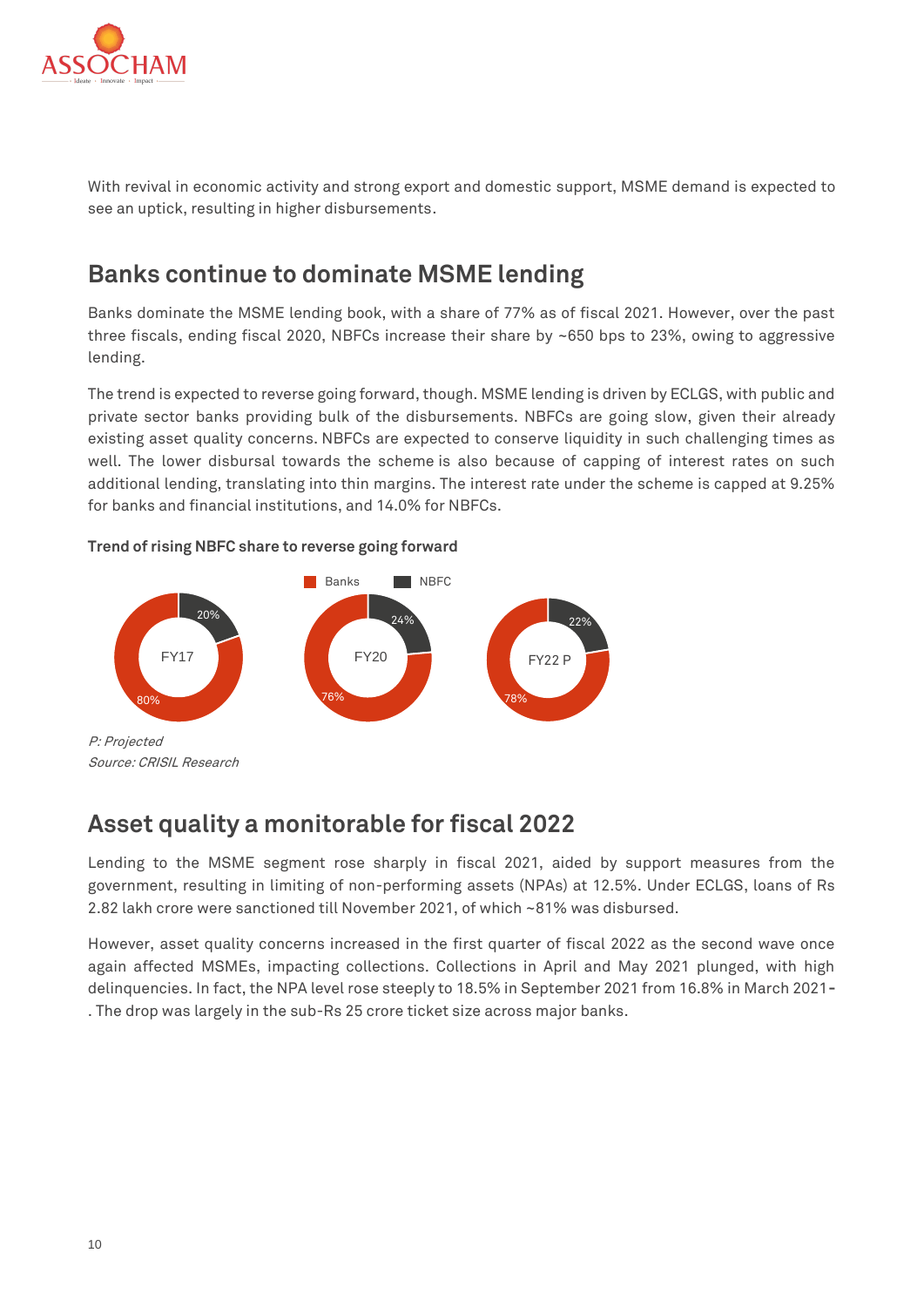

## **High credit disbursal led to stable NPAs in fiscal 2021; segment-wise NPAs mirrored the trend**

Source: CRISIL Research and SIDBI TransUnion

Despite the post-Covid-19 recovery, asset quality of the MSME segment is expected to deteriorate in fiscal 2022 as stress continues in some MSME segments, leading to slippages. Bank credit deployment to MSMEs dipped in September 2021 as compared with March 2021, as the second wave of Covid-19 forced borrowers as well as lenders to tread cautiously, leading to a contraction in bank credit.

## **Bank credit to MSMEs declined in September 2021…**

|                             |          | <b>PSB</b> |      | <b>PVB</b> | Total    |          |
|-----------------------------|----------|------------|------|------------|----------|----------|
| $(y-o-y)$ growth)           | $Mar-21$ | $Sep-21$   |      | $Sen-21$   | $Mar-21$ | $Sep-21$ |
| Exposure $\langle 25$ crore | 8.08     | 0.2        | 8.04 | 0.38       | 8.06     | 0.28     |
| Aggregate MSME Exposure     | 0.89     | 1.01       | 9.23 | 2.98       | 4.5      | 1.9      |

Source: RBI Financial Stability report December 2021

## **Transition from low-risk to high-risk category seen during pandemic**

There was noteworthy transition of low- and medium-risk MSME borrowers to the high-risk category owing to the second wave, as per CIBIL MSME Rank, which predicts the probability of an MSME loan turning into an NPA in the next 12 months.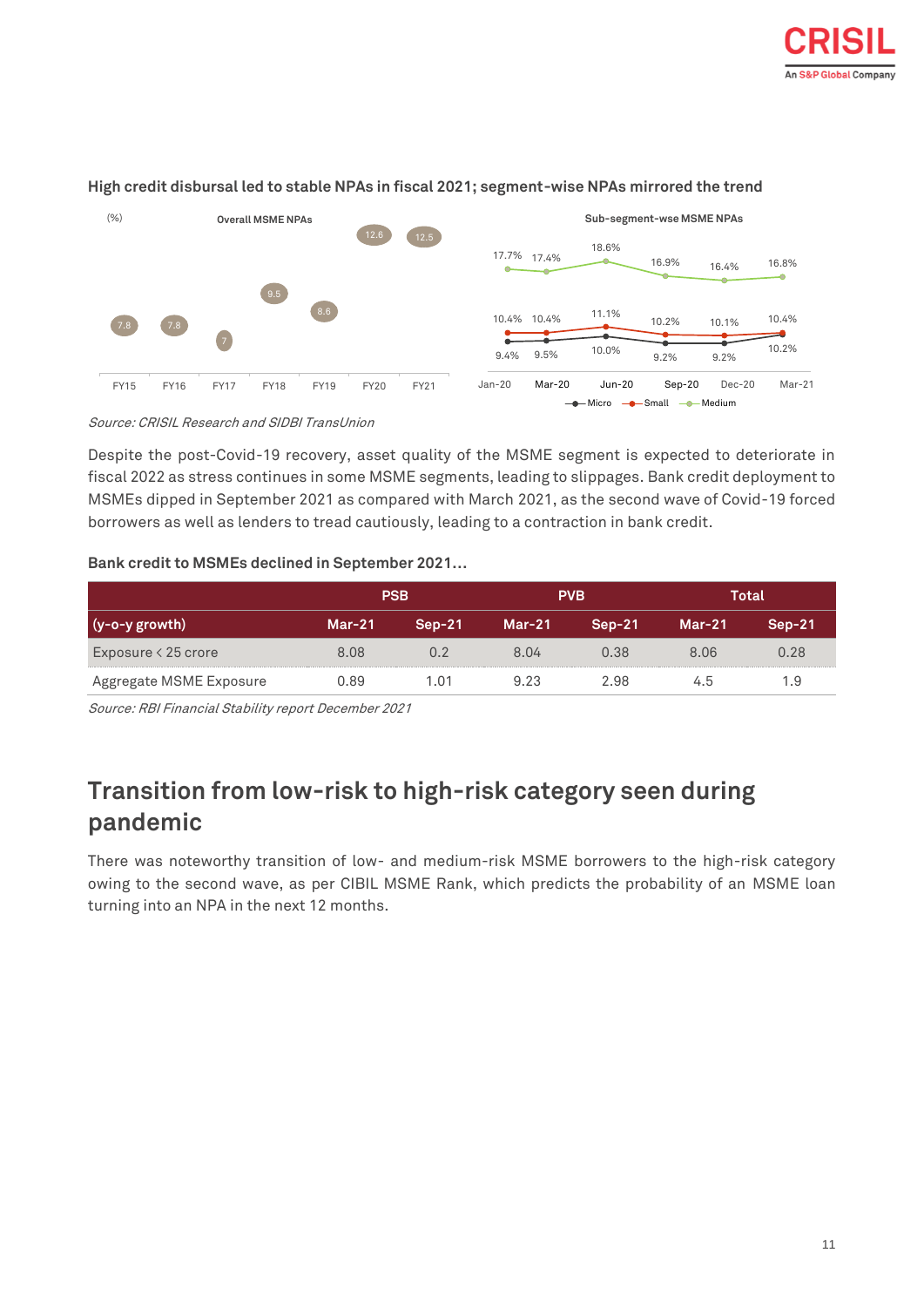

**CIBIL MSME rating**

**CMR as CMR as of Sep-21of Sep-21 CMR 1-3 CMR 4-6 CMR 7-10 CMR 1-3 THULLER TIME A THE EXECUTE MUILLIN CMR 4-6** (IIIIIII **CMR 7-10**

Source: RBI Financial Stability report December 2021

However, a faster-than-expected uptick in economic activity since relaxation of lockdowns, and pent-up and festive season demand, helped thereafter.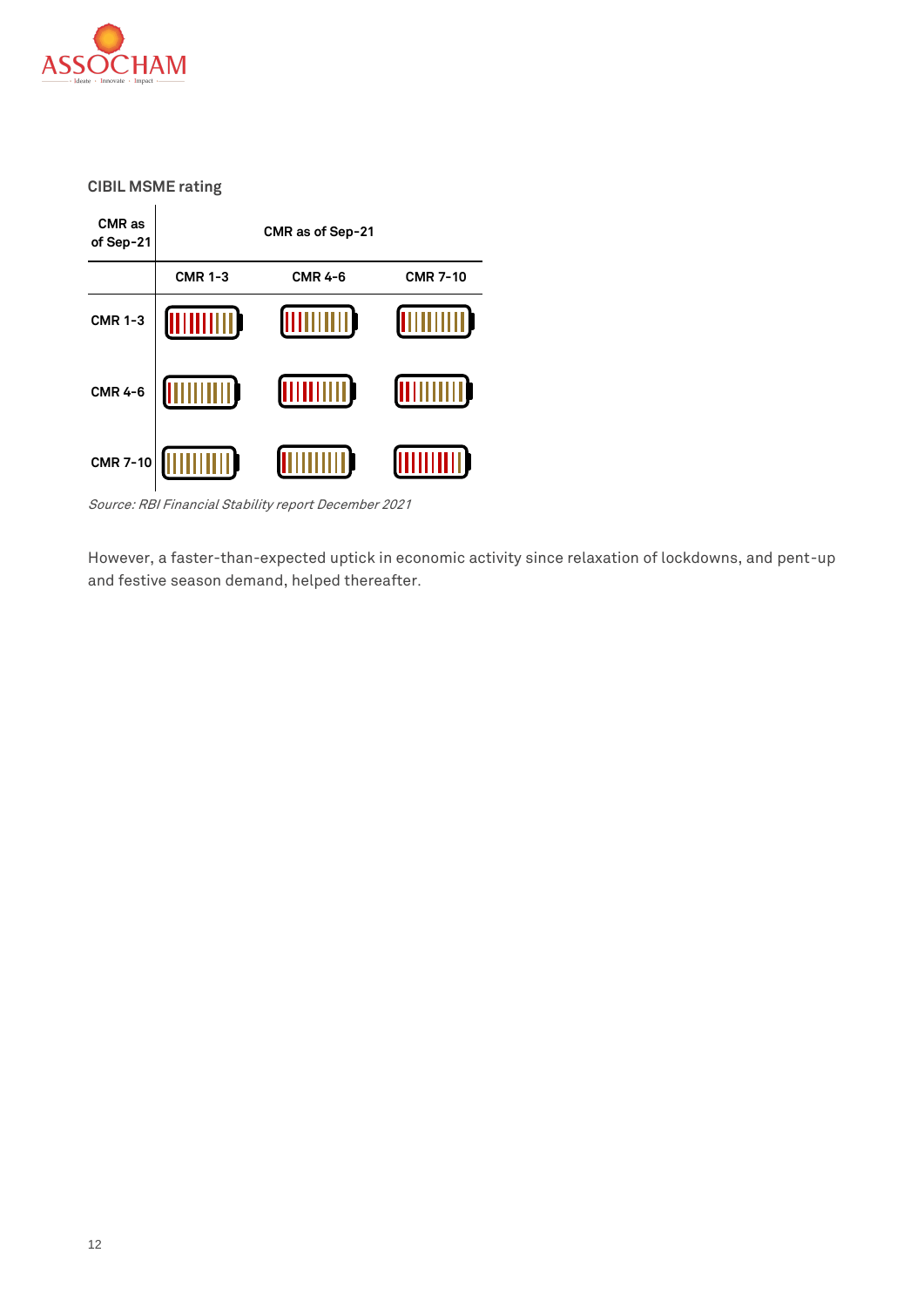# <span id="page-12-0"></span>Recent government policy intervention

The Indian government, over the past two years, has initiated multiple steps to improve funding access of MSMEs in the aftermath of the Covid-19 crisis. However, effectiveness of most schemes remains muted.

## **Government's thrust to address MSME liquidity concerns post Covid-19 outbreak**



Source: CRISIL SME Solutions

## • **ECLGS timely addressed MSME funding requirements**

Launched as a part of the Covid-19 relief package, the scheme extends emergency credit facility by banks and NBFCs to MSMEs to meet their additional term loan/ working capital requirement. The scheme has played a crucial role, with ~43% on-year growth in disbursement in funds to MSME segments as of December 2021.



#### **Large part of disbursements towards MSMEs driven by ECLGS**

Source: SIDBI TransUnion, PIB, CRISIL SME Solutions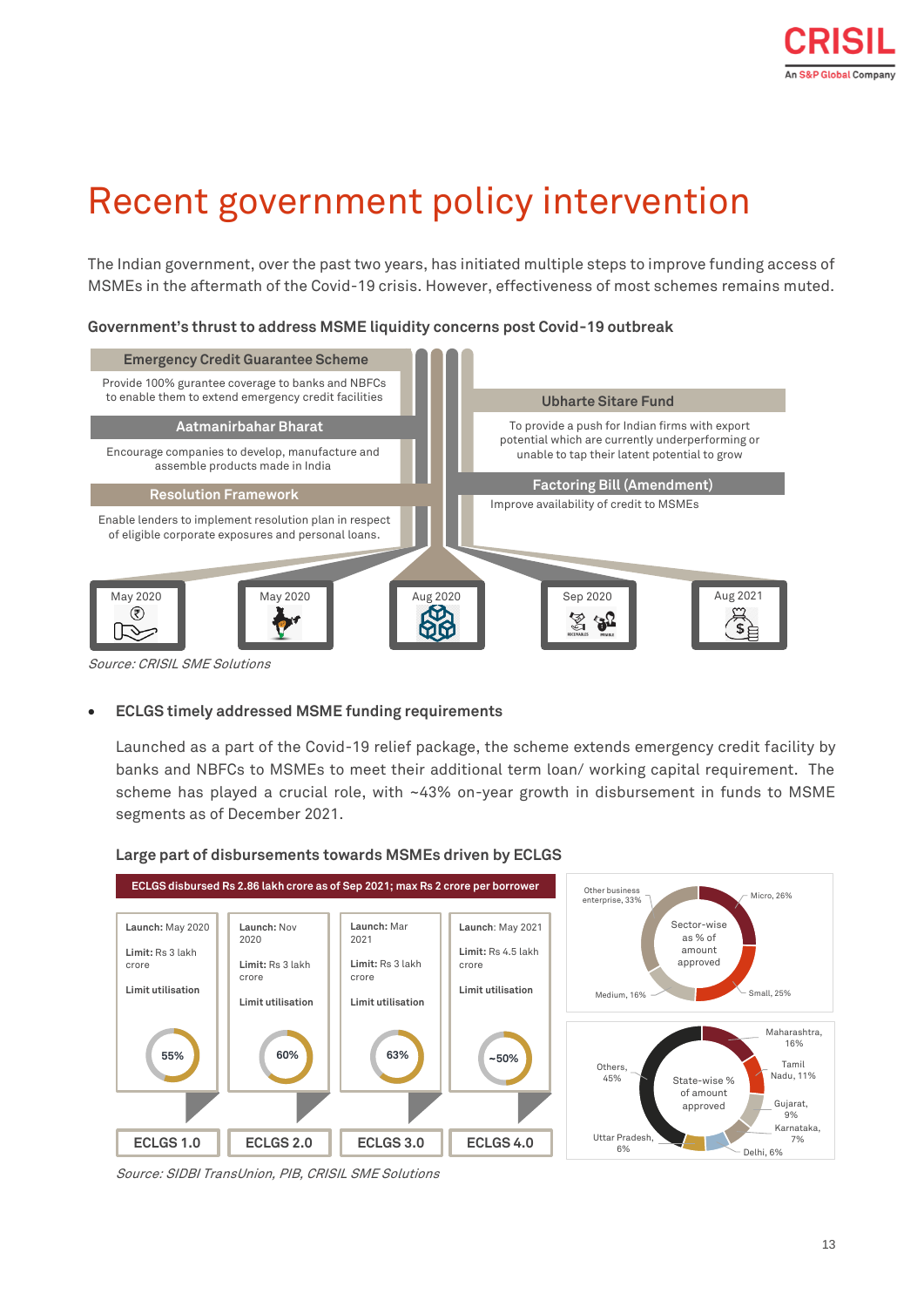

Given the second wave, the timeline of the scheme has been extended to March 2022 or till guarantees for Rs 4.5 lakh crore are issued under the scheme, whichever is earlier. The following changes have been incorporated following the second wave:

- Current borrowers under ECLGS 1.0 and 2.0 would be eligible for additional credit support of up to 10% of total credit outstanding as on March 2021, whichever is earlier
- Businesses that have not availed assistance under ECLGS 1.0 or 2.0 can avail credit support of up to 30% of their credit outstanding as on March 2021

In order to provide support to sectors like hospitality, travel and tourism, and leisure, which were among the most affected in the pandemic, the government announced ECLGS 3.0. ECLGS 3.0 involves the extension of credit from 20% to up to 40% of the total credit outstanding across all lending institutions as of February 2020.

**L**ast date of disbursement under the scheme has been extended to March 2023 in Union Budget 2022-23, with guaranteed cover also extended by an additional Rs 50,000 crore. This takes total allotment under the scheme to Rs 5 lakh crore.



## **ECLGS progress up to February 2022**

Note: Disbursement data for December 2021 is not provided by the respective authority Source: SIDBI TransUnion, PIB, CRISIL Research

## • **Aatmanirbhar Bharat – an impetus for growth for MSMEs**

This is a national programme launched by the government in fiscal 2020 to facilitate businesses and promote local manufacturing, giving special thrust to MSMEs. The following announcements were made under the scheme to benefit MSMEs buffeted by the pandemic:

- ‒ Rs 3 lakh crore collateral-free automatic loans to buy raw material, meet operational liabilities, and restart businesses
- ‒ Revision of MSME definition to extend maximum benefits to the sector
- ‒ Disallowing global tenders in procurement up to Rs 200 crore
- ‒ Clearing of MSME dues by the government and public sector units within 45 days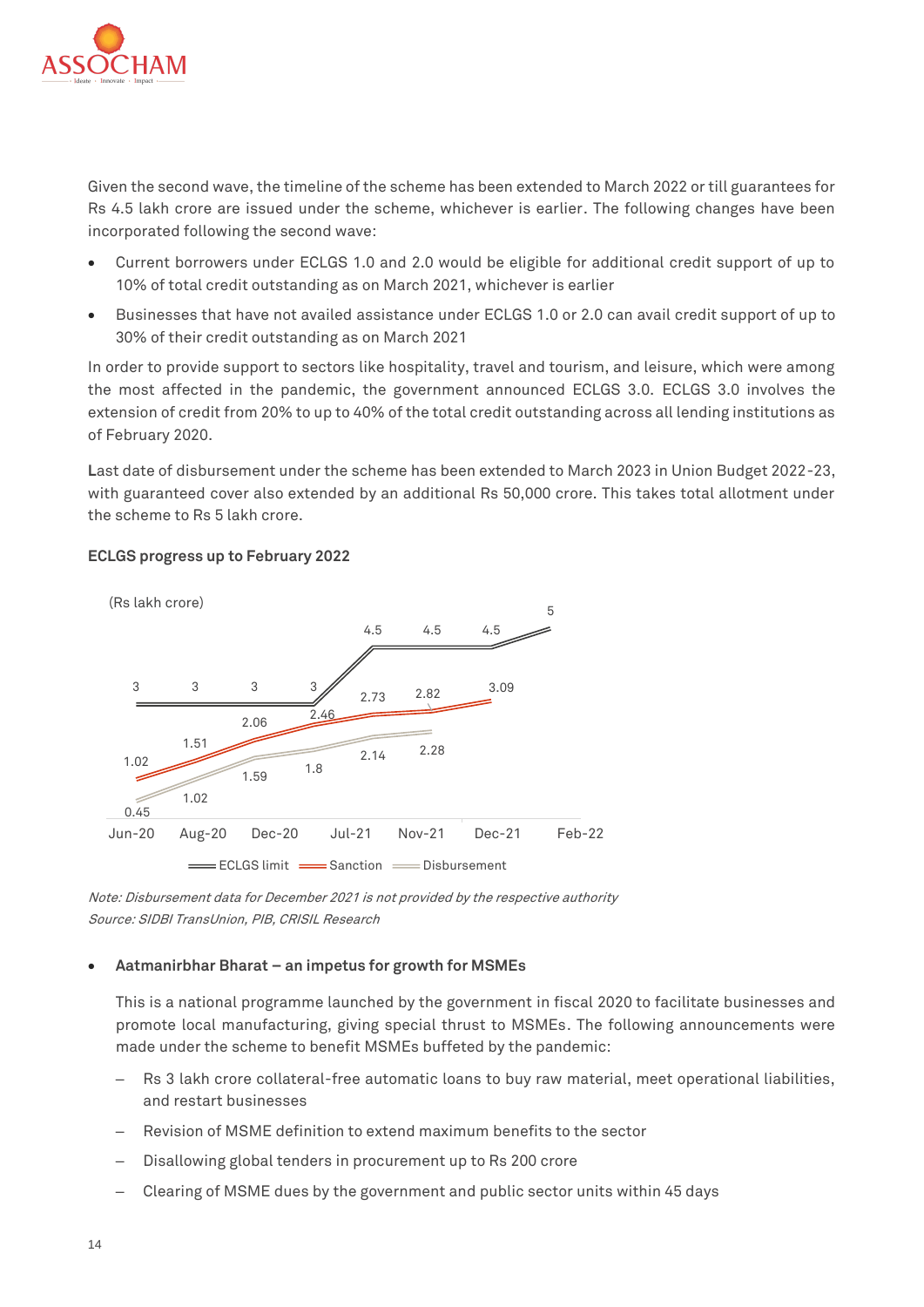

#### • **Resolution Framework to help MSMEs tide over Covid-19 crisis**

Resolution Framework 1, which was announced as a Covid-19 relief package in August 2020, enables lenders to mitigate the burden of debt and ensure continuity of businesses. It primarily covered:

- ‒ Requirements specific to resolution of advances to individuals and small businesses
- ‒ Working capital support for individuals who have availed of loans for business purposes, and small businesses, where resolution plans were implemented previously
- ‒ Disclosure requirements for lending institutions with respect to resolution plans implemented under this scheme
- ‒ Given the resurgence of the pandemic in April 2021 and consequent restrictions, the RBI announced Resolution Framework 2 with some modifications

#### • **Ubharte Sitare Fund to support export-oriented MSMEs**

Set-up by EXIM Bank and SIDBI, Ubharte Sitare Fund is an export-oriented fund with focus on MSMEs. It identifies Indian firms with potential advantage by way of technology, products, or processes, but are currently underperforming or unable to tap their latent potential to grow. The fund is a mix of structured support, financial as well as advisory services, through investments in equity or equity-like products, debt (funded and non-funded), and technical assistance (advisory services, grants and soft loans), with a corpus of Rs 250 crore. Export-oriented sectors such as gems and jewellery, IT-enabled services, etc with high potential, but facing issues due to the pandemic, will benefit from the scheme.

#### • **Factoring Bill to expand formal credit facilities for MSMEs**

Factoring Amendment Bill 2021 is stated to benefit MSMEs by monetising their receivables quickly and address cash-flow issues on time. Earlier, the RBI allowed NBFCs in factoring only if it was their principal business. However, the 2021 amendment removes this threshold for NBFCs. This led to a jump from two to nearly 5,000 NBFCs in the factoring business. While higher supply of funds will help lower costs for MSMEs, easier liquidity will help address working capital concerns.

Apart from these schemes, Make in India, which was launched by the government in 2014, acts as a catalyst for MSMEs. The policy is designed to facilitate investment, foster innovation, enhance skill development, and build a strong manufacturing infrastructure in the country. In line with this, the government has exempted over 350 items, phasing out concessional rates in capital goods as well as project import scheme, which would be critical in providing much-needed push to ease of doing business, thereby boosting Make in India and Aatmanirbhar Bharat initiatives.

Apart from these, the government announced Raising and Accelerating MSME Performance programme in the recent budget. Under this, Rs 6 lakh crore will be provided to MSMEs over the next five years to help them become more resilient, competitive and efficient.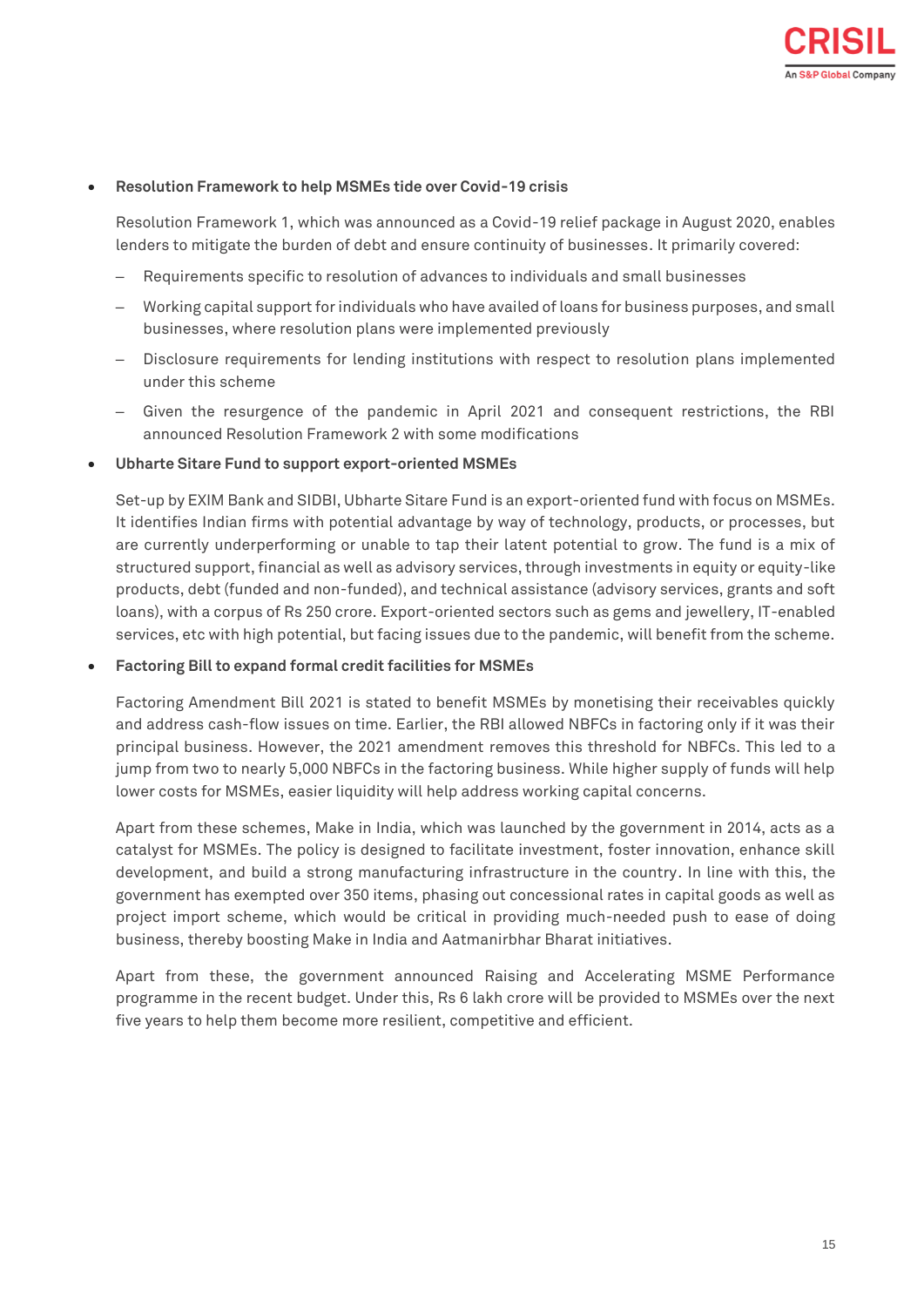

# <span id="page-15-0"></span>Digitalisation of the sector

## **Digitialisation allows MSMEs to gain greater access to diverse global markets and mitigate supply chain risks**

The Covid-induced lockdown and restrictions impacted MSME earnings by 7-10%. Only agile businesses have a better chance to succeed. Digitialisation can support MSMEs in the immediate to short run by helping manage transactions at a distance, deliver goods efficiently, and facilitate access to financial services. It can bring in tangible benefits such as enhanced customer acquisition, operational efficiency, workforce enhancement, risk management, innovation and reduction in manpower requirement for MSMEs. As per the CRISIL survey, currently, less than 10% of MSMEs are leveraging technology.



## **Covid-19 has accelerated the digital transformation of MSMEs…**

A CRISIL survey of over 500 MSMEs reveals that the digital footprint of MSMEs has expanded post Covid-19 disruption last year. The digital route to secure instant credit has helped the MSME loan book of digital platforms swell on-year.

## **Traction in digitalisation seen across MSME segments**



Source: CRISIL SME Solutions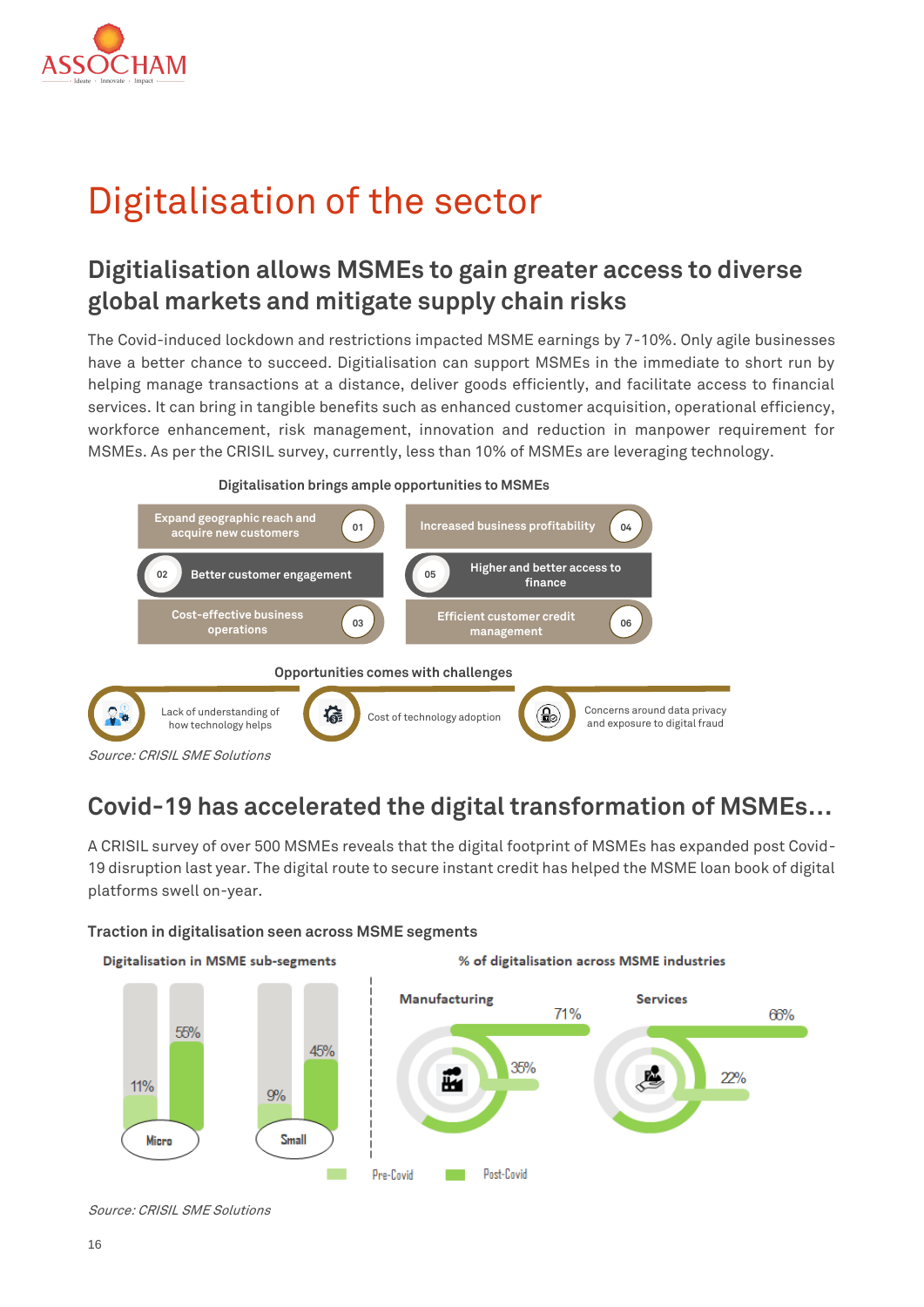## **……giving a boost to digital lending**

The digital route to secure credit has helped MSMEs draw formal credit post pandemic. Increased internet penetration and growing adoption of affordable smartphone devices coupled with digital lenders plugging the information asymmetry gap have also pulled MSMEs towards the digital channel. Digital lending platforms have worked in partnership with banks to enable MSMEs sign up for the ECLGS.

Given the growing shift towards digital lending, neo-banks largely focussed on MSME lending comprising small ticket loans, and fintechs, are expected to witness rapid growth.

Basic information regarding MSME units is scattered across various databases such as the Udyog Aadhaar Memorandum (UAM), MSME Databank, and GSTN. There is an urgent need to formalise the sector in order to boost formal credit flow to the MSMEs. Various schemes such as Udyam, Open Credit Enablement Network (OCEN), and Trade Receivable Discounting System (TReDs) have been in launched place to address these issues.

In the latest budget, the government announced inter-linkage of the portals such as UDYAM, e-Shram, NCS and Aseem. These will act as live databases providing G2C, B2C and B2B services such as enhancing entrepreneurial opportunities and easy upskilling, benefiting the growth of MSMEs. A closer look at the progress and challenges in the usage of these platforms:

## • **Udyam registration yet to pick-up**

Udyam registration replaced UAM in July 2020 following the revised definition of MSME by the government. The pandemic has underscored the need to move to a digital platform. By registering on the portal, MSMEs can benefit from the provisions under various existing schemes and incentives including priority sector lending. As of February 2022, ~75 lakh MSMEs have registered on the portal, of which 95% are micro, 4% small and 1% medium enterprises.

In an attempt to nudge more enterprises to become lifetime Udyam, the government has integrated the system with the TReDS and the Government e-Marketplace (GeM). The new Udyam registration process has boosted the ease of doing business for MSMEs by reducing transaction time and costs.

## • **TReDS is gathering pace**

TReDs is an online bill discounting platform launched by the Reserve Bank of India (RBI) in 2014 with an aim to ease working capital. The RBI, in January 2022, allowed all non-deposit taking NBFCinvestment and credit companies (NBFC-ICCs) with asset size of Rs 1,000 crore and above to carry on with factoring business, significantly boosting the number of such companies to 182 from seven earlier. This enables MSMEs to get immediate liquidity instead of waiting for the bills to be honoured by the customers.

As of January 2022, three entities are operating the TReDS platform in India (RXIL, M1xchange and Invoicemart) and have since collectively discounted invoices worth Rs 15,000 crore drawn by 25,000 MSMEs from Rs 6,700 crores in fiscal 2019.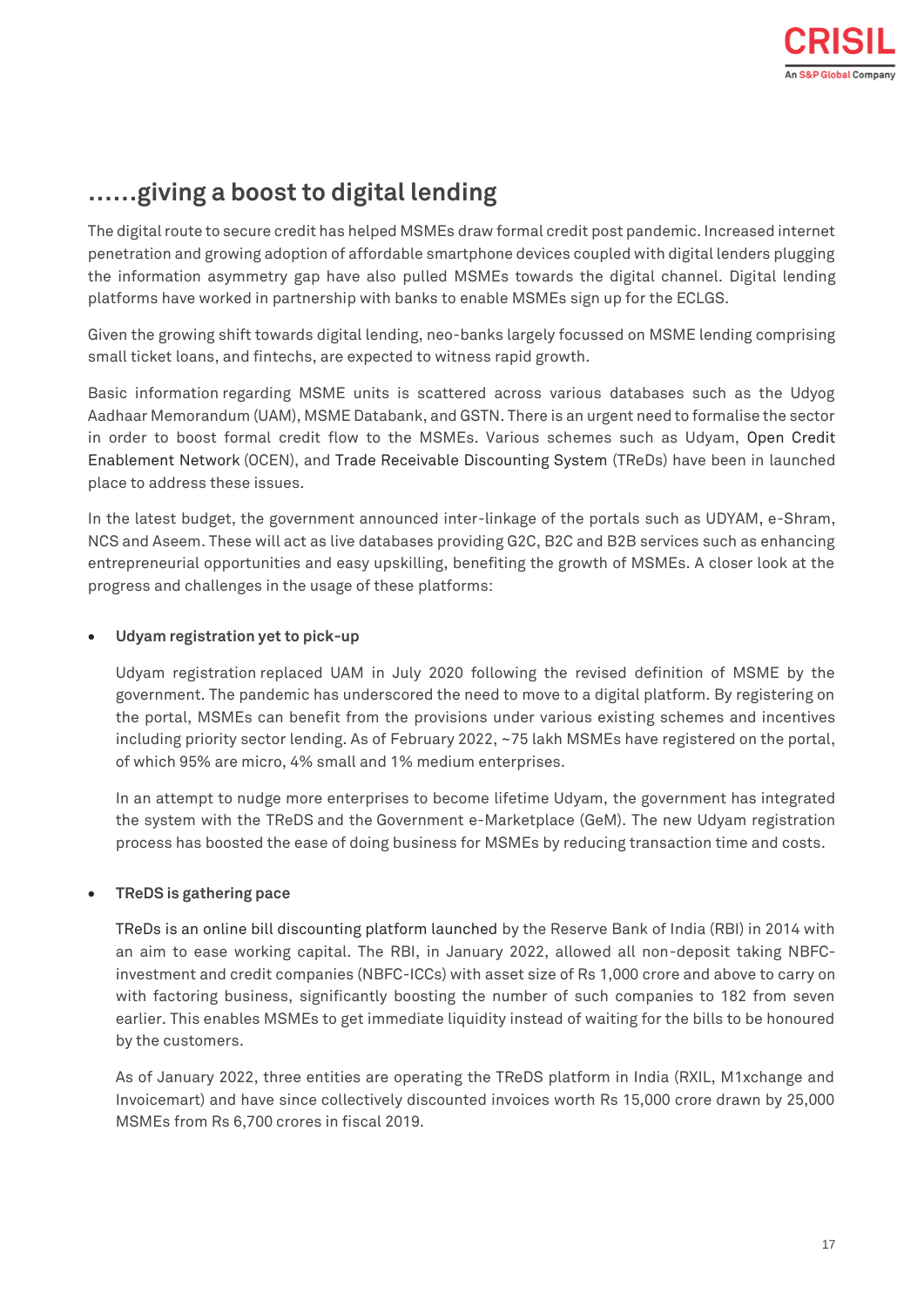

## • **OCEN yet to gain traction**

This network is a set of open standards to facilitate the various aspects of the lending value chain by providing consent-based access to verified information from multiple public and private data sources, it connects borrowers with lenders through an ecosystem that offers access to affordable credit.

OCEN collects data through the digital space. Automation of all the process steps—from establishing the identity of the applicant, to document submission, underwriting, signing of loan agreement, lien marking of future receivables and repayment collection—makes it possible to disburse the loan in a short period of time and helps address the liquidity crunch faced by MSMEs.

However, given the low presence of MSMEs on the digital platform, realisation of the full potential of OCEN remains low.

## • **GeM portal gains MSME interest**

The government had set up a dedicated e-market in 2016 for purchase of certain standard day to day use goods. It enables buyers and sellers to interact with each other and bid for services and products.



## **Momentum of GeM portal**

Source: Press Information Bureau, Lok Sabha questions

In order to further smoothen the seller registration process for MSMEs on the portal, GeM has operationalised API integration with Udyam registration databases. Details of MSMEs, which have given their consent to share details with GeM, are auto imported on GeM for creation of their seller profile and notification. This would enable MSMEs gain a digital footprint, and thereby, access to formal lending.

## • **Account aggregators (AAs)**

This is a new class of NBFCs approved by the RBI to manage consent for financial data sharing. It was created through an inter-regulatory decision by the RBI, SEBI, the IRDAI, the Pension Fund Regulatory and Development Authority (PFRDA) through the Financial Stability and Development Council (FSDC). Many AAs can compete to cater to different users in the Indian market, and data cannot be shared without user consent.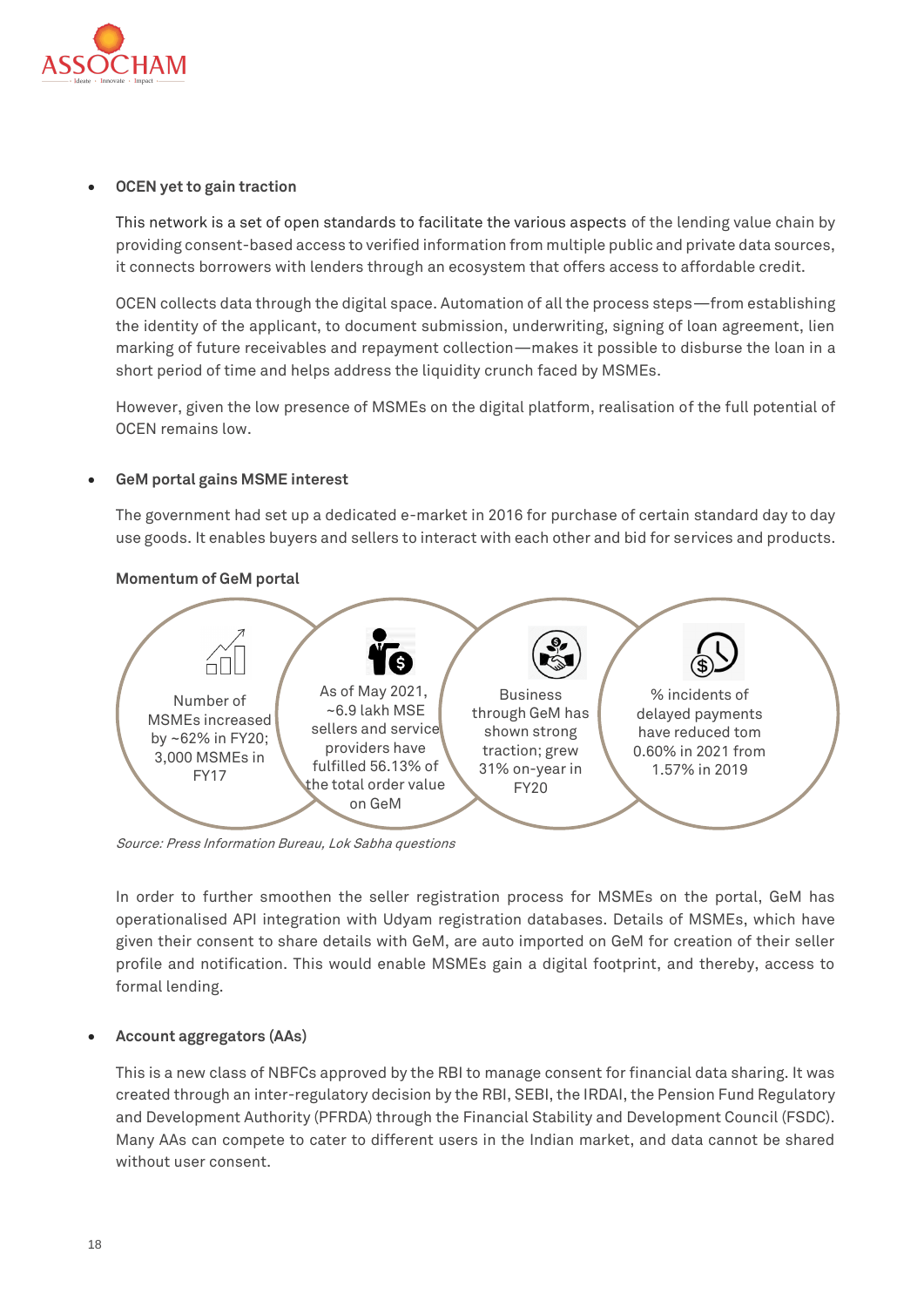

The AA system introduced recently will help individuals and small businesses procure loans from banks without hassles, by digitally sharing financial data across institutions.

The three important constituents in the AA framework are:

- 1. AA: Entities that facilitate structured financial data sharing from FIPs to FIUs, while retaining a record of the consent provided and offering the functionality to manage and rescind consent
- 2. Financial information provider (FIP): Any supervised financial sector institution that offers [financial services](https://www.pwc.in/consulting/financial-services.html) and products such as banking, lending, asset management and insurance
- 3. Financial information user (FIU): An institution that is registered and supervised by any of the financial sector regulators such as RBI, SEBI, and IRDAI. FIUs can solicit consent from a user by providing details of the data to be captured through an AA identifier

The framework provides a good opportunity to MSMEs to avail of loans quickly.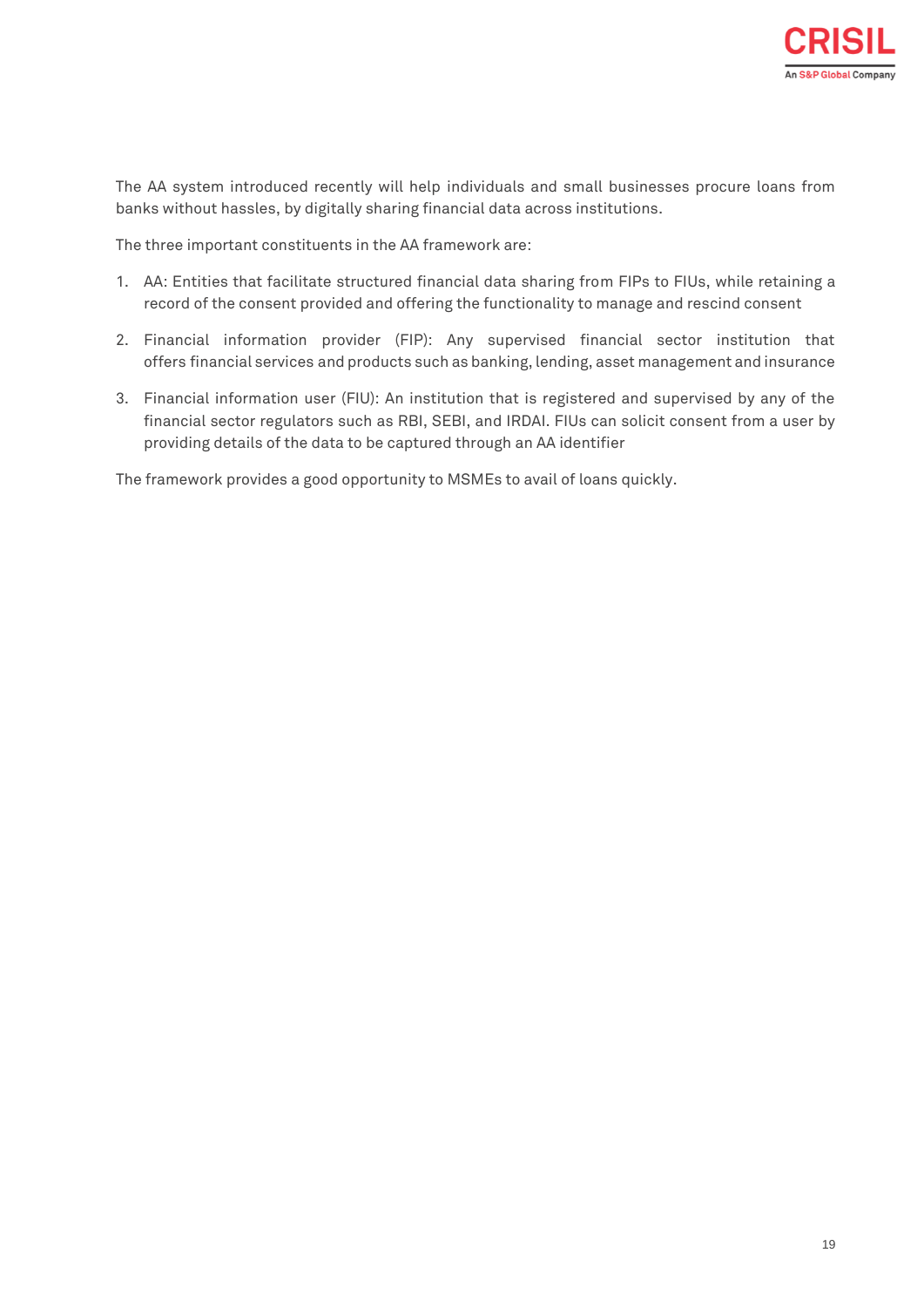

# <span id="page-19-0"></span>MSMEs going global

## **MSMEs' share in India's total exports at nearly 50% in past five years**

MSME exports contracted 8% on-year in fiscal 2021 owing to Covid-induced lockdowns and an economic slowdown in importing nations.

Recovery from the Covid-induced slump, coupled with growing external demand for Indian goods led to a revival in export demand for MSMEs across sectors this fiscal. MSMEs' share in total exports has been hovering at 48-49% from past five years. Exports-linked MSME sectors are on the path to recovery and we expect the trend to continue next fiscal.



## **MSMEs' share in India's total exports has stayed consistent**

Note: MSME exports data and export share is for April-September 2021, overall import-export data for April-January 2022 Source: Lok Sabha questions, Ministry of Commerce

CRISIL Research expects export-linked sectors such as gems and jewellery, seafood, IT-enabled services, dyes and pigments, and readymade garments to witness double-digit growth this fiscal, aided by a revival in demand on a low base and restoration of supply chains. These sectors posted a revenue decline in fiscal 2021 owing to the ripple effects of the pandemic and the consequent slowdown in the global economy.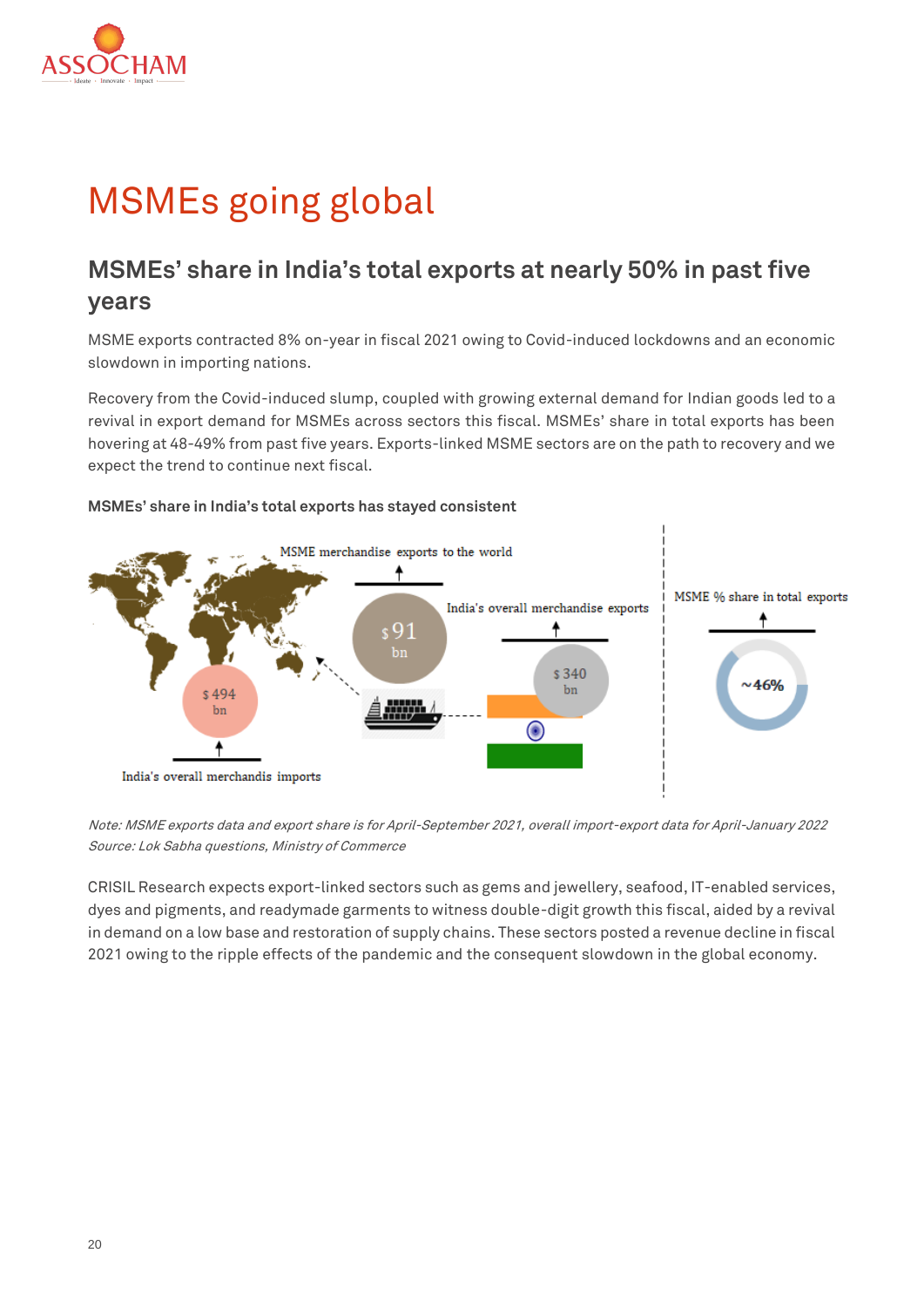



#### **Export-linked MSME sectors to post a strong recovery this fiscal**

With the Covid situation normalising for now and the economies slowly recovering, India's export demand is likely to improve. Moreover, the China-plus one strategy is prompting international players to invest in India, which is expected to benefit Indian MSME exporters.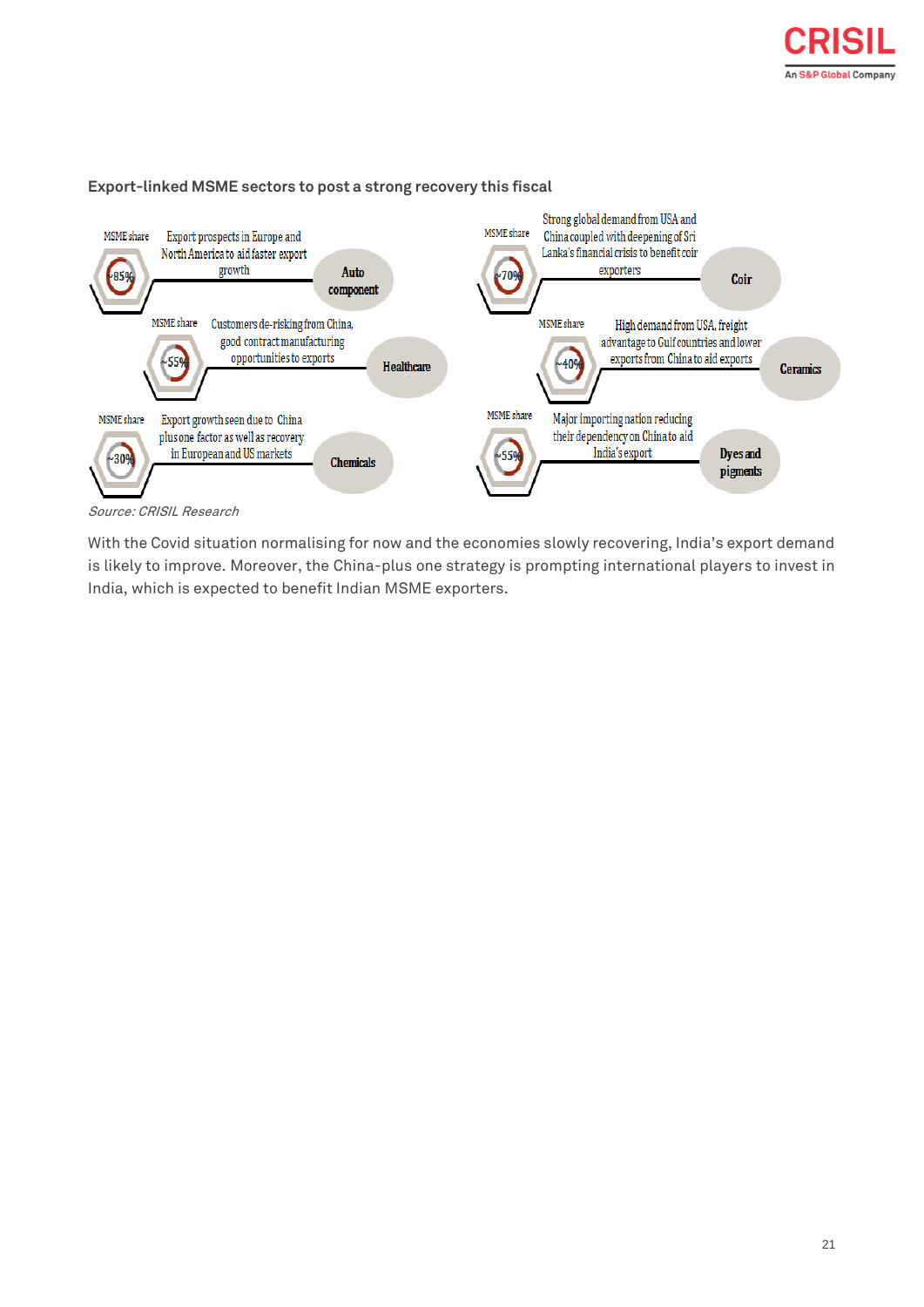

# <span id="page-21-0"></span>Growth drivers and roadblocks in global market

**Key opportunities and challenges faced by MSMEs in global quest**



Source: CRISIL SME Solutions

## **MSMEs benefit from the following export opportunities:**

• **Presence and opportunities across major sectors**

MSME can provide a strong backbone for the growth by acting as a quality supplier and vendor as well as customer for large companies in various sectors. Towards realising this dream and as a part of Covid-relief, the government launched the Production Linked Incentive (PLI) scheme in April 2020 which aims to produce indigenous products, reduce dependence on a single market or geographical region, cut down on imports and make domestic industries globally competitive. The scheme has a total outlay of Rs 40,995 crore.



## **PLI in telecom, food products and pharmaceuticals most attractive for MSMEs**

Source: Scheme documents, CRISIL Research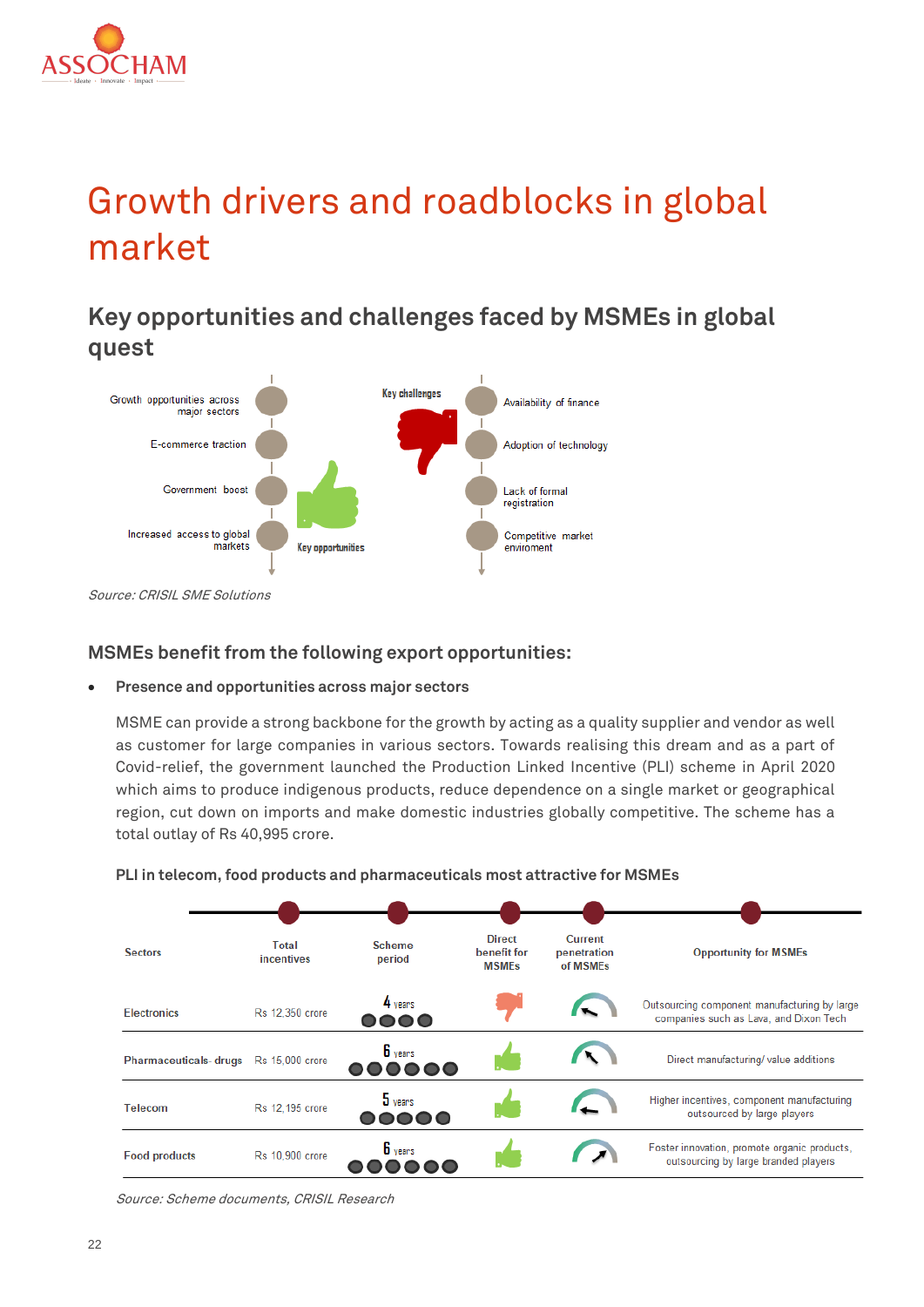The PLI scheme was launched for a total of 13 sectors which include auto components, automobiles, aviation (drones), chemicals, medical devices, metals and mining, renewable energy, textile and apparel, white goods (consumer durables) and semiconductors.

## • **Government support**

To enhance exports and increase localisation, the government has approved a capital infusion of Rs 4,400 crore into the ECGC (earlier known as Export Credit Guarantee Corporation of India) over fiscals 2022 to 2026, among measures to boost exports. It provides insurance covers to banks against risks in export credit lending to the exporter borrowers.

- ‒ Leather is an example. Exporters of finished leather are entitled to a duty drawback of 2.36% as against the earlier rate of 1.2%. This would provide a boost to leather exports, which accounts for close to 50% of the overall revenue
- ‒ Similarly, The National Programme on Artificial Intelligence provides an impetus to the ITenabled services (ITeS) sector, as it aims to provide a roadmap to improve skill-sets of Indians, invest in research and sectors that can maximise economic growth, and scale-up Indian–made AI solutions for developing countries. Exports account for 90% of ITeS

In the Budget 2022-23, the government announced reduced import tariffs on inputs and increased/imposed tariffs on end products. CRISIL expects this to lead to a higher degree of protection and improved competitiveness for MSMEs. Reduction in customs duty and exemptions on inputs, such as steel scrap, despite a 7% duty on finished capital goods, would provide a push to MSMEs. Reduced import tariffs for sectors such as textiles and leather products would spur growth.

Apart from these, the government also announced schemes such as PLI, International Corporation Scheme, ZED Certification Scheme Entrepreneurship and Skill Development Programme, Export Promotion Council Membership Reimbursement Scheme and Ubharte Sitare Fund to boost the contribution of manufacturing output to exports, which has largely been stagnant at ~10% for the past five years.

## • **E-commerce traction**

Post-pandemic, e-commerce has gained a vast footprint in India. This is coupled with rising internet penetration, improved visibility, brand penetration and shifting consumer demand to online shopping. By going digital on these platforms, MSMEs can enhance their income-generating capabilities, earn higher profit margins, reach out to a wider market and receive continuous consumer feedback to help improve their products and services.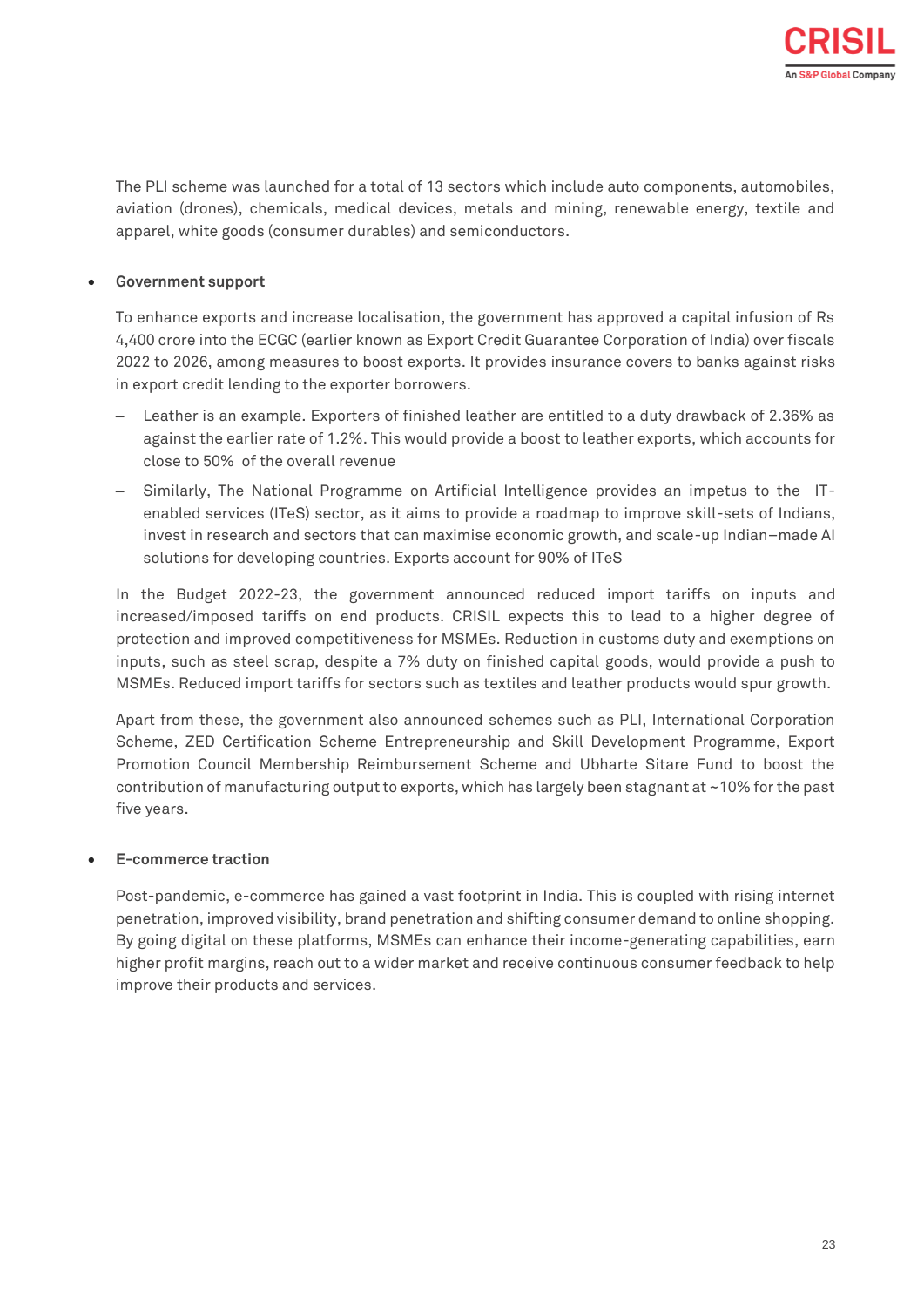

#### **Potential benefits to MSMEs from e-commerce**



## **On the other hand, MSMEs face huge challenges with respect to exports:**

• **Availability of finance**

Credit availability during the pandemic remained key to keeping small businesses afloat. MSMEs have been less resilient to the pandemic, especially the micro segment which is more financially fragile and has smaller cash buffers. CRISIL Research analysis of ~4,600 MSMEs indicates that average debtor days has gone up to 60 days- a significant stretch that forces them to resort to high-cost debt to keep business running. This also substantiates that a large portion of the funding need by MSMEs each year remains in working capital.

Access to affordable trade finance is key for MSMEs to remain export competitive. This is needed to cover costly product standards and certification procedures as well as logistics costs involving air/shipping costs.

Various measures such as the CGSSD, 59-minute loan approval schemes, and MUDRA loans have seen a good amount of traction. A special MSME-centric VC fund was also recently launched with a corpus of Rs 10,000 crore by the National Small Industries Corporation (NSIC). The main purpose of this fund is to identify champion sectors and provide growth capital/debt to those with huge potential but are underperforming owing to lack of support. In addition to this, the ECLGS scheme has been addressing MSME funding needs in a timely manner since its launch.

## • **Adoption of technology**

Technology is increasingly seen as a business enabler and vital tool for bringing in process efficiencies and a higher degree of standardisation. It plays an important role in scaling up MSME operations and becoming part of global value chains. CRISIL Research's report on MSMEs indicates that technological infrastructure is obsolete for majority of the sectors. Lack of innovation, low-value addition and poor packaging due to low level of technology adoption are some of the key factors impacting MSME exports. MSMEs also face a hurdle in the form of meeting importer's quality standards.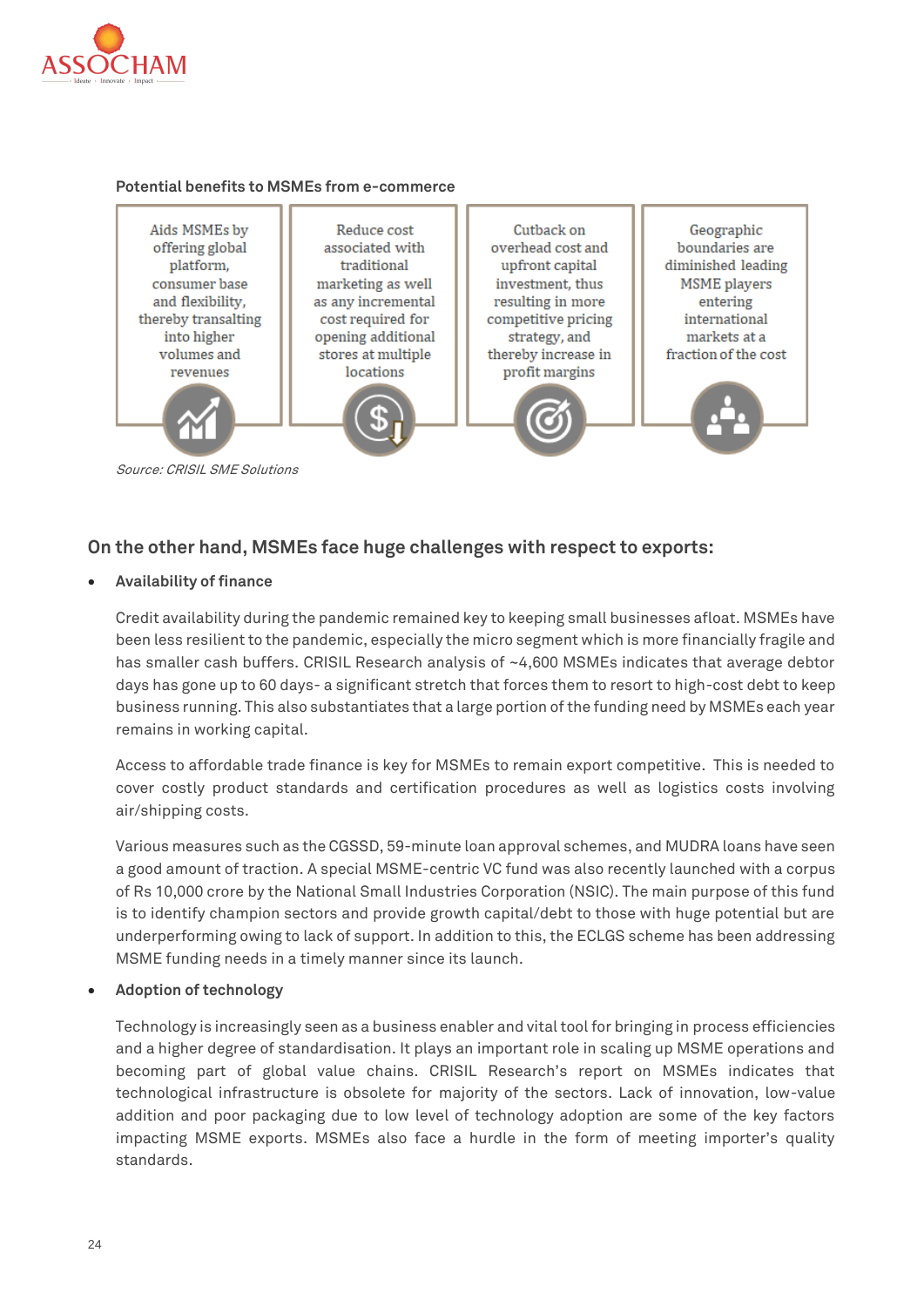For MSMEs to develop a competitive advantage to operate in the global market, a strong focus on implementing new-age technology, developing indigenous technology as well as technological collaboration with global partners is expected to play a crucial role.

## • **Lack of formal registration**

Out of the 6.3 crore MSME units, only ~12% are registered on the Udyam registration portal as of February 2022. Thus, the foremost challenge is to get all MSMEs out of the net registered to be eligible for a service package.

According to RBI's mandate, from August 2020, lenders may demand the Udyam registration for credit purposes. The Udyam portal is also integrated with GeM and TReDS so that enterprises can participate in government procurement and have a mechanism for discounting their bills. Increased credit would provide a huge opportunity to MSMEs and ease operations for export-oriented players.

Apart from this, MSMEs are required to fill-in time-consuming and cumbersome documents to comply with foreign market regulations.

## • **Competitive market environment**

Post the pandemic, global markets are recovering from economic disruption in the form of labour shortages, persistent supply chain issues and rising inflationary pressures. Coupled with this, international markets are highly competitive and gauging customer demand becomes difficult. Added to this are other countries exporting similar products at a more competitive price.

CRISIL Research assessment of readymade garment manufacturers suggests that MSMEs are unable to scale-up their presence in the global markets due to higher prices compared with Bangladesh and Vietnam, which are able to sell at lower prices, given the lower cost of production.

Similarly, assessment of tobacco processors indicate that MSMEs have been witnessing stiff global competition from Brazil and China in terms of better quality of flue cured Virginia tobacco, and slowdown in importing nations.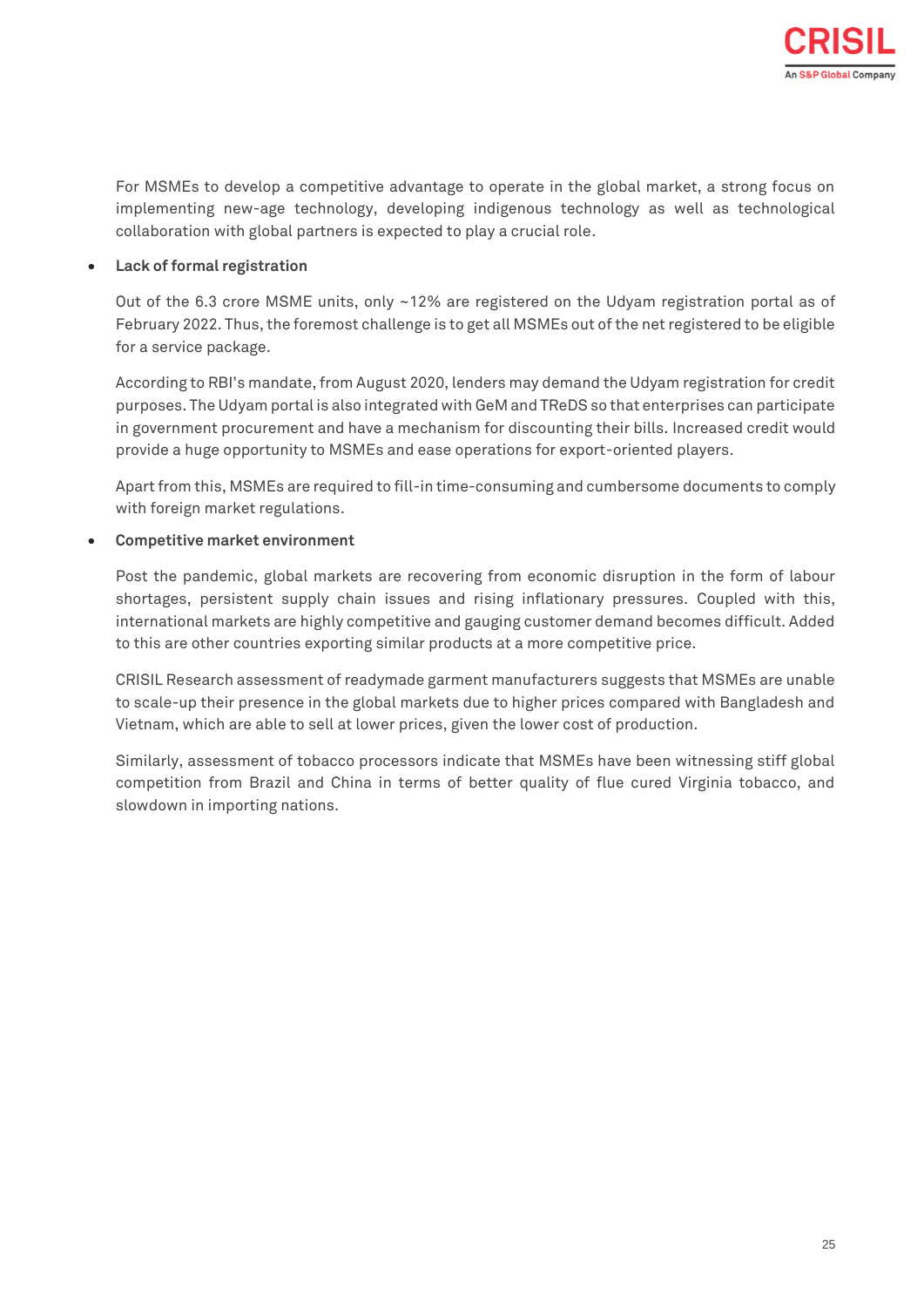

# <span id="page-25-0"></span>Key monitorables

## **Getting MSMEs ready to cash in on opportunities**

To create a sustainable export ecosystem for MSMEs, the following steps need to be taken:

- Evaluate preparedness of MSMEs to export their products and services
- Recognise areas where improvements are required in order to be able to export effectively and efficiently
- Integrate MSMEs into the global value chain

This would enable MSMEs to scale up and take advantage of the export opportunities.

## **Unblocking the potential of MSME exports**

Though MSMEs account for a sizeable chunk in in overall exports, they are often faced with challenges that prevent them from growing faster that restrict their entry in the global market. To develop and strengthen the orientation of MSMEs towards exports, awareness programmes focusing on topics such as global trade scenarios, advantages of exporting products and services, the role of DGFT, customs and excise, and taxation are required. So is a focus on exploring newer markets and developing inter-linkages between MSMEs and large firms.

Export capabilities and competitiveness of MSMEs must be enhanced by assisting exporters in linking them with financial institutions such as NBFCs and new fintech start-ups, and helping them avail of credit at competitive rates.

Finally, it requires leveraging the existing technology network by guiding exporters on selecting advanced manufacturing technologies, and adopting modern methods of international marketing for exploring and capturing new trade markets.

## **Reducing dependence on imports**

India's import dependence is high given that the country imported \$435 billion worth of goods this fiscal so far (April-December 2021), a 67.5% on-year rise from the previous year. Products imported by MSMEs have been largely bags, auto components, iron and steel cast items, furniture, leather goods, plastic items, vehicle accessories, etc.

Through a combination of strategies such as Make in India and Aatmanirbhar Bharat Abhiyan, the government has built a sectoral strategy to reduce India's dependence on imports by building local capacities, creating end-to-end integrated supply chain and disincentivise import of goods.

Apart from the above, the geo-political risk arising from the Ukraine-Russia conflict may dampen the progress of MSMEs in fiscal 2022 and remains a key monitorable